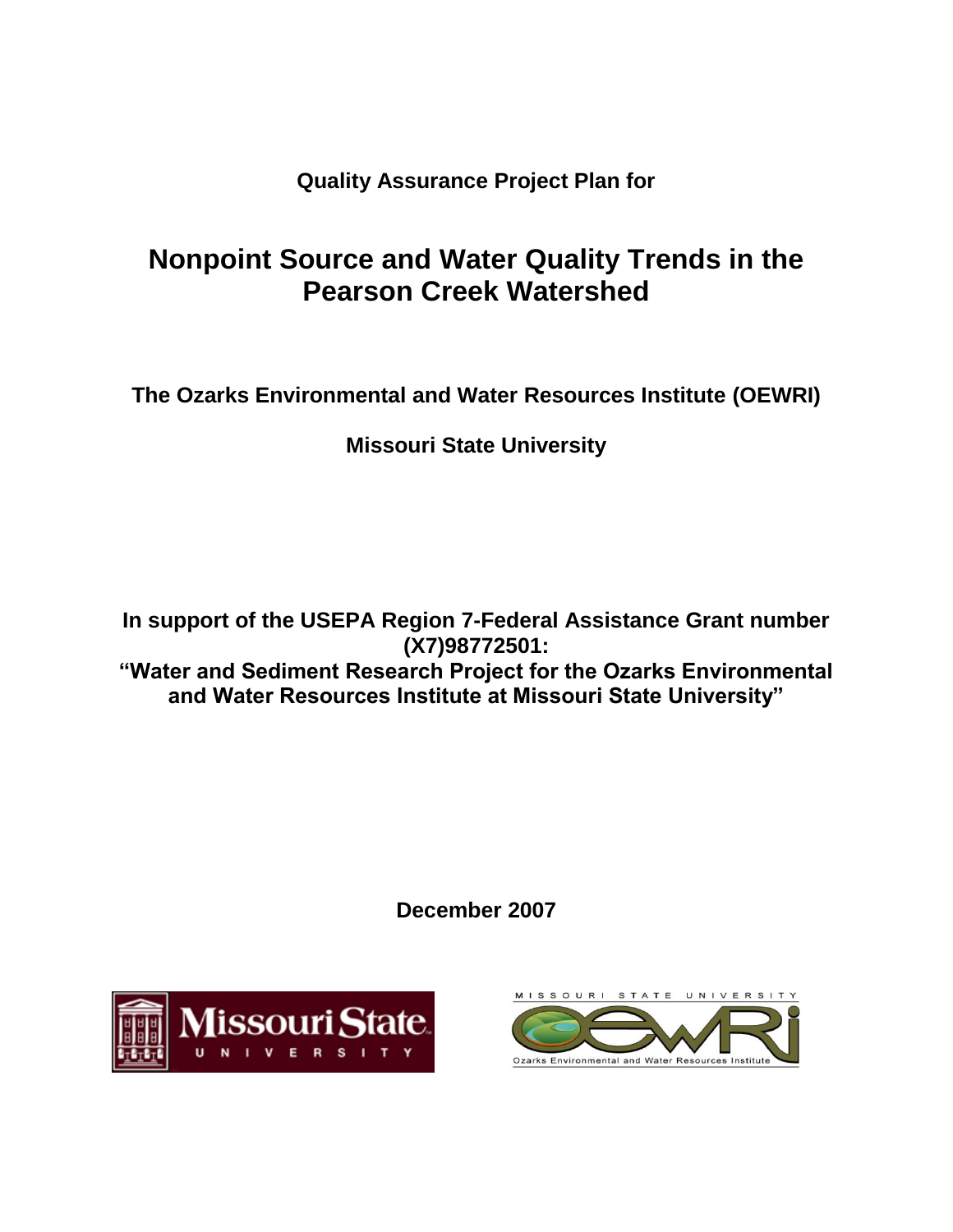Pearson QAPP (Final) December 2007 Page 2 of 39

# <span id="page-1-0"></span>**Prepared by:**

<span id="page-1-1"></span>

| Heather Hoggard, OEWRI Laboratory Director                                                           | Date |
|------------------------------------------------------------------------------------------------------|------|
| Marc Owen, OEWRI Research Specialist II                                                              | Date |
| <b>Approved by:</b>                                                                                  |      |
| Dr. Robert T. Pavlowsky, OEWRI Director, MSU<br>Faculty - GGP, Principal Investigator                | Date |
| Regina Kidwell, Region 7 Administration, KC<br>United Stated Environmental Protection Agency         | Date |
| Jaci Ferguson, Region 7 Administration, Springfield<br>United Stated Environmental Protection Agency | Date |
| Diane Harris, QA Manager<br>United Stated Environmental Protection Agency                            | Date |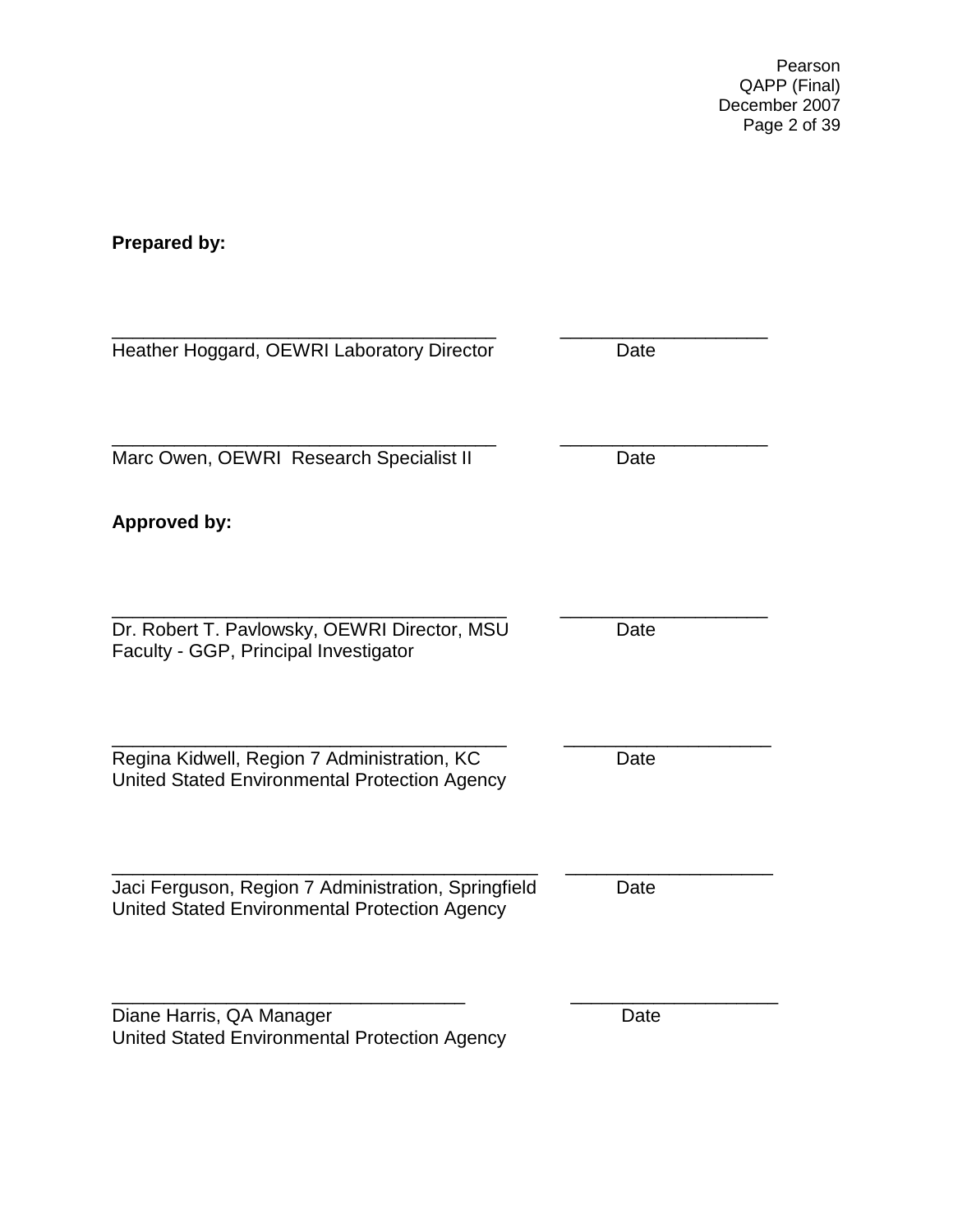# **TABLE OF CONTENTS**

| Instrument and Equipment Testing, Inspection, and Maintenance 17           |  |
|----------------------------------------------------------------------------|--|
|                                                                            |  |
| Inspection and Acceptance of Supplies and Consumables  17                  |  |
|                                                                            |  |
|                                                                            |  |
|                                                                            |  |
|                                                                            |  |
|                                                                            |  |
|                                                                            |  |
|                                                                            |  |
|                                                                            |  |
|                                                                            |  |
|                                                                            |  |
|                                                                            |  |
| APPENDIX A. Standard Operating Procedures (SOPs) cited in this document 39 |  |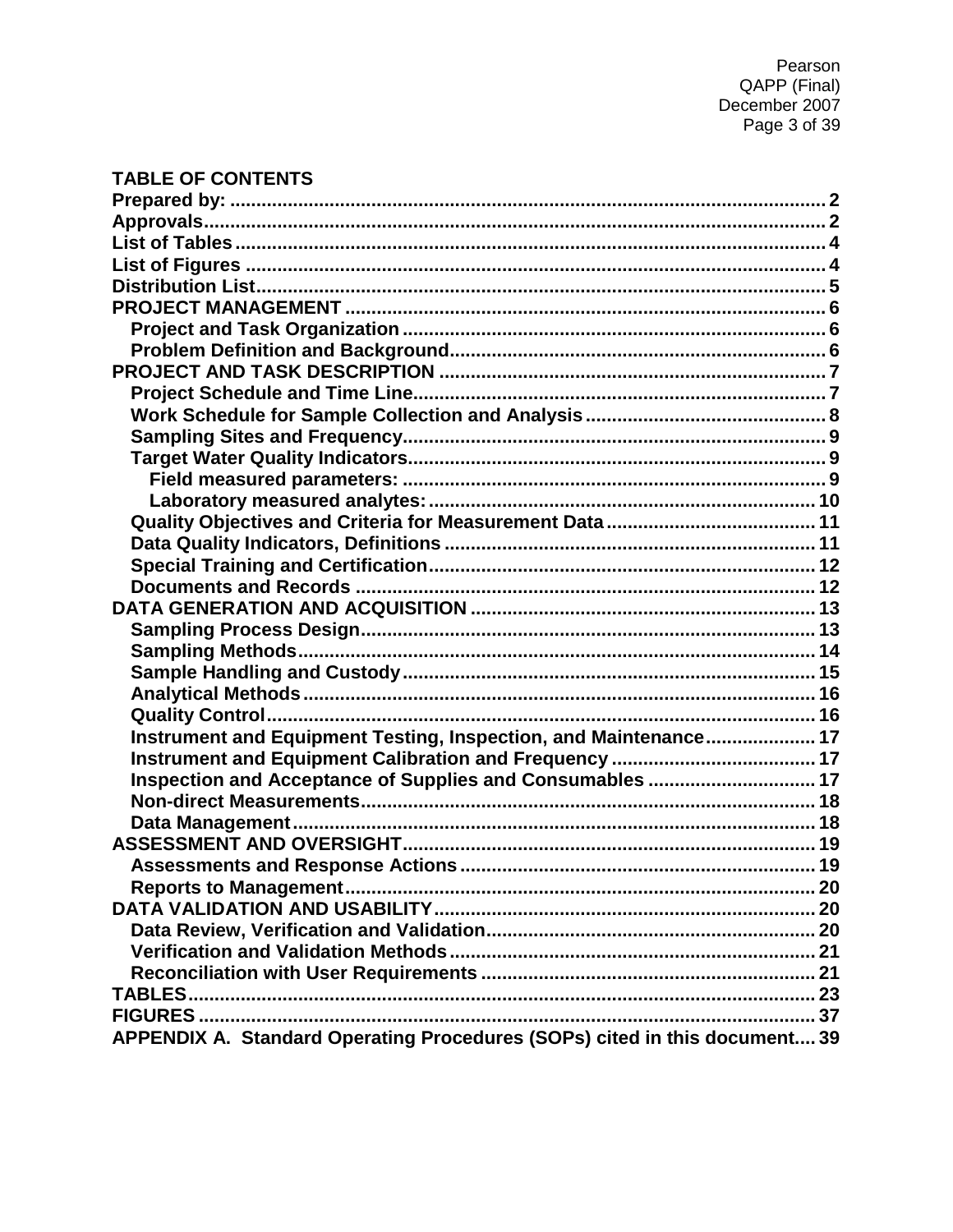# <span id="page-3-0"></span>**List of Tables**

| Table 8. Quality Control Corrective Action Plan. (Standard Methods, 2005) 33       |  |
|------------------------------------------------------------------------------------|--|
| Table 9. Maintenance, Testing, and Inspection of Sampling Equipment and Analytical |  |
|                                                                                    |  |
|                                                                                    |  |

# <span id="page-3-1"></span>**List of Figures**

| Figure 1. Organizational chart showing lines of authority and reporting responsibilities. |  |
|-------------------------------------------------------------------------------------------|--|
|                                                                                           |  |
|                                                                                           |  |
|                                                                                           |  |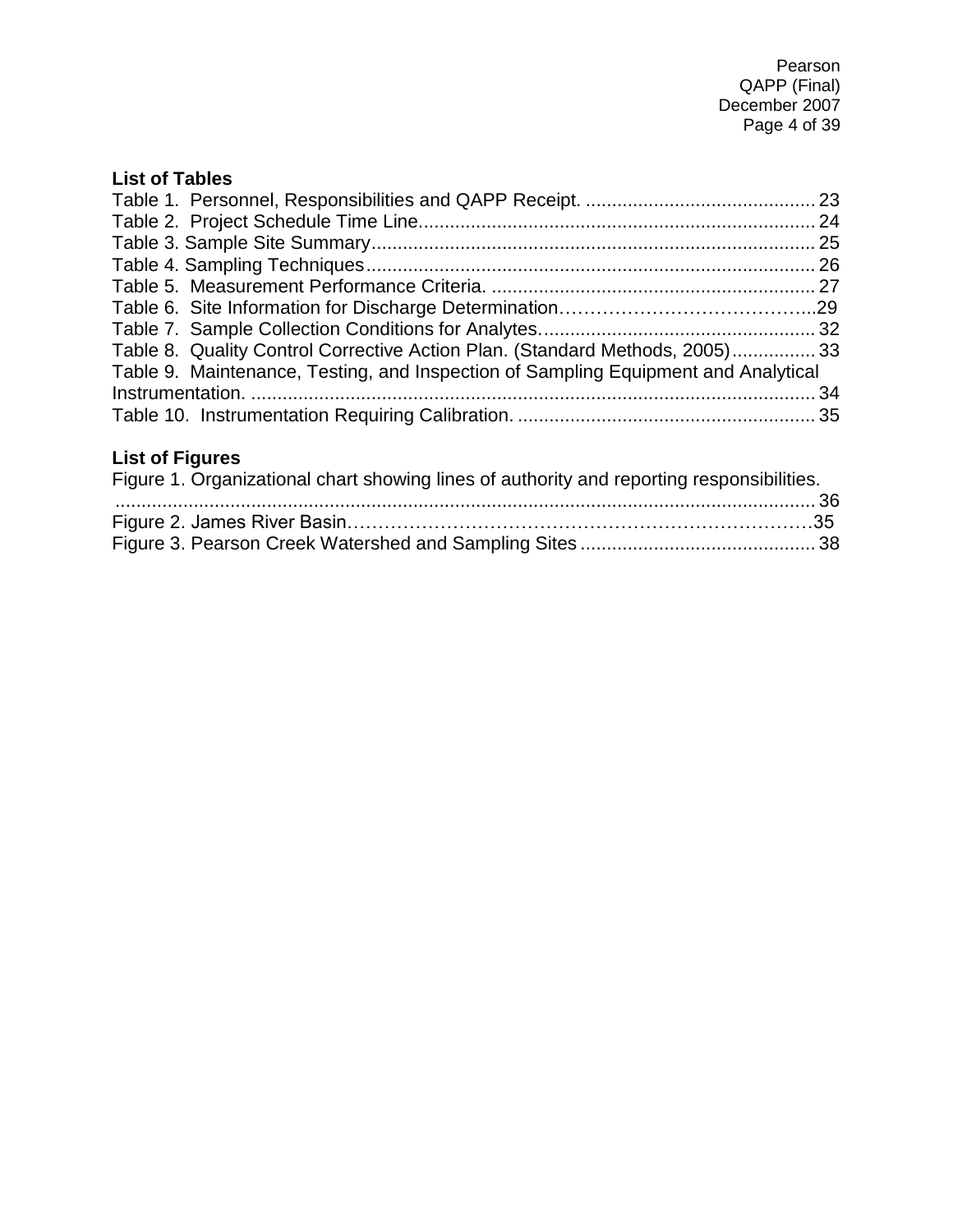Pearson QAPP (Final) December 2007 Page 5 of 39

### <span id="page-4-0"></span>**Distribution List**

Regina Kidwell **Netwitted States Environmental Protection Agency** (913-551-7788) Region 7 Administration, Kansas City Jaci Ferguson United States Environmental Protection Agency (417-575-8028) Region 7 Administration, Springfield Diane Harris United States Environmental Protection Agency (913-551-7258) QA Manager Dr. Robert T. Pavlowsky **OEWRI Director, Principal Investigator** (417-836-8473) Heather Hoggard OEWRI Laboratory Director, Project Supervisor (417-836-3198) Marc R. Owen **OEWRI Research Specialist II, Discharge Coordinator** (417-836-3197) Dr. John Steiert MSU Biology Faculty (417-836-6916) Dr. Richard N. Biagioni MSU Chemistry Faculty (417-836-4649) Dr. William A. Alter III Director, MSU Office of Sponsored Research and (417-836-5972) Programs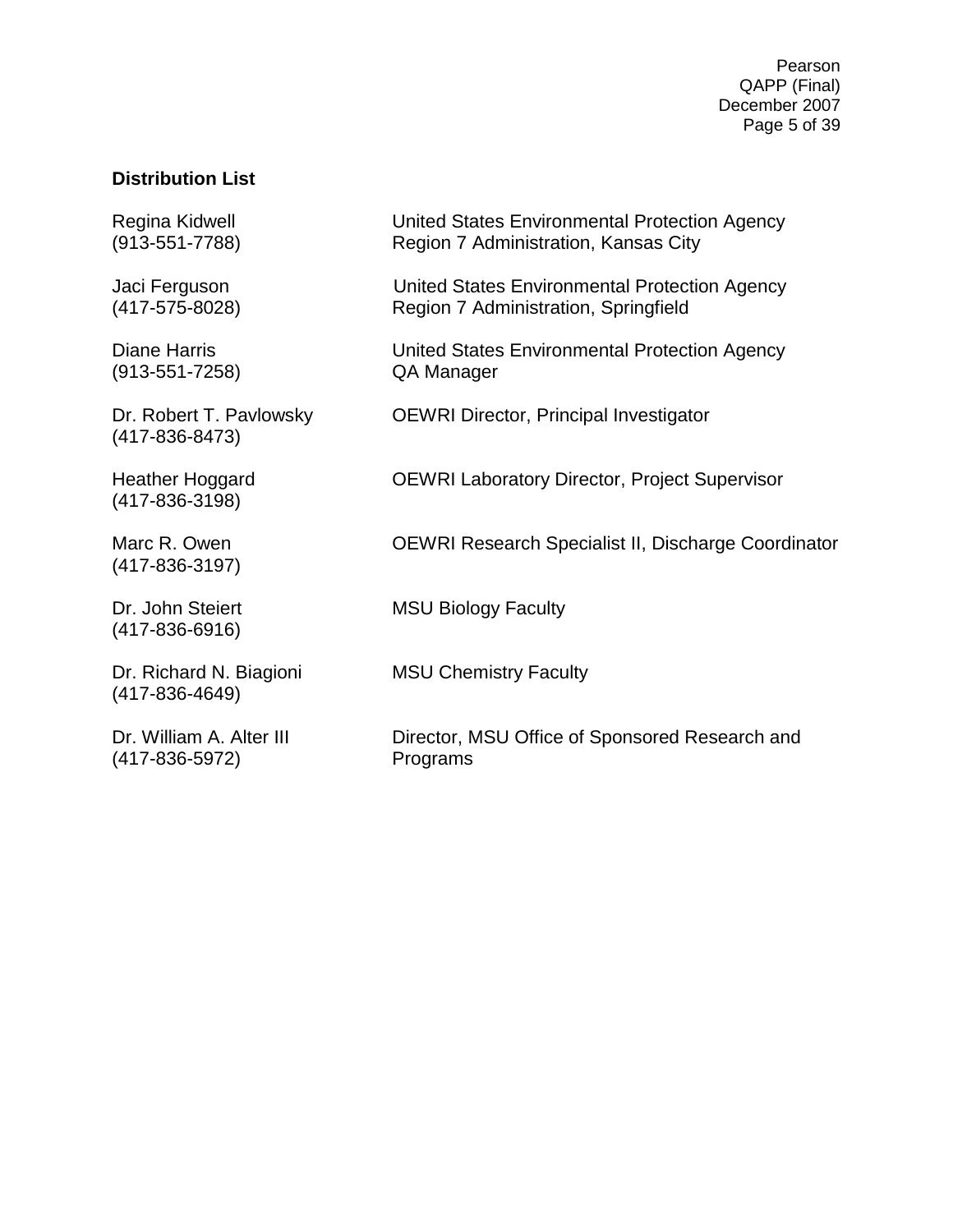# <span id="page-5-0"></span>**PROJECT MANAGEMENT**

### <span id="page-5-1"></span>**Project and Task Organization**

See Table 1 for personnel responsibilities, contact information, and QAPP copy control numbers. The organizational chart showing lines of authority and reporting responsibilities is illustrated in Figure 1.

# <span id="page-5-2"></span>**Problem Definition and Background**

Pearson Creek Watershed is located east of Springfield, Missouri and drains 61 km<sup>2</sup> at its confluence with the James River (MDNR, 2004) (Figure 2). The watershed is composed of mixed agricultural, urban, and forest land uses and there are management concerns that nonpoint and industrial releases may be degrading aquatic life in lower Pearson Creek (MDNR, 2005). In particular, macroinvertebrate communities are impaired in the stream segment below Jones Spring in the lower Pearson Creek. Jones Spring issues from karst fractures and receives runoff inputs from an urbanized section of Springfield. Drinking water supply may also be at risk since Pearson Creek discharges into the James River about 1 km upstream of the Blackman municipal drinking water intake and then flows into Springfield Lake (USGS, 2005). Pearson Creek is listed on the 303d for unknown toxicity initiated by aquatic invertebrate species monitoring by City Utilities of Springfield (Youngsteadt, 1995). Additional water quality studies have been conducted by the US Geological Survey (USGS) and the Missouri Department of Natural Resources both of which were unable to determine a specific toxicant responsible for the decline in aquatic life in the Creek (Richards and Johnson, 2002; MDNR, 2005). To date, few of the water samples collected from Pearson Creek have exceeded state standards set to protect aquatic life. However, some samples have yielded total nitrogen levels above the James River TMDL limit of 1.5 mg/l TN (MDNR, 2005). In addition, monitoring by local groups has shown that bacteria levels in Pearson Creek exceed state standards periodically. The City of Springfield modified its stormwater monitoring efforts in 2004 to include toxicity testing that identifies potentially toxic pollutants not usually monitored.

A USEPA Region 7 – Federal Assistance Grant: "Water and Sediment Research Project for the Ozarks Environmental and Water Resources Institute at Missouri State University" was received by Dr. Robert Pavlowsky in 2006 to improve scientific understanding of water resource quantity, quality, and distribution in the Ozarks for protection and restoration purposes. This

QAPP supports one activity of this project that involves a water quality monitoring study on Pearson Creek aimed to address: (1) water and sediment quality problems in the Ozarks, (2) watershed initiatives of the USEPA, and (3) water quality goals of the Missouri Department of Natural Resources (MDNR). This QAPP focuses on the monitoring project entitled, "Nonpoint Source and Water Quality Trends in the Pearson Creek Watershed." It involves a watershed-scale water and sediment study of Pearson Creek to address unknown toxicity and nonpoint pollution sources including nutrients, metals, and bacteria to support efforts to develop a Total Maximum Daily Load (TMDL) by 2009.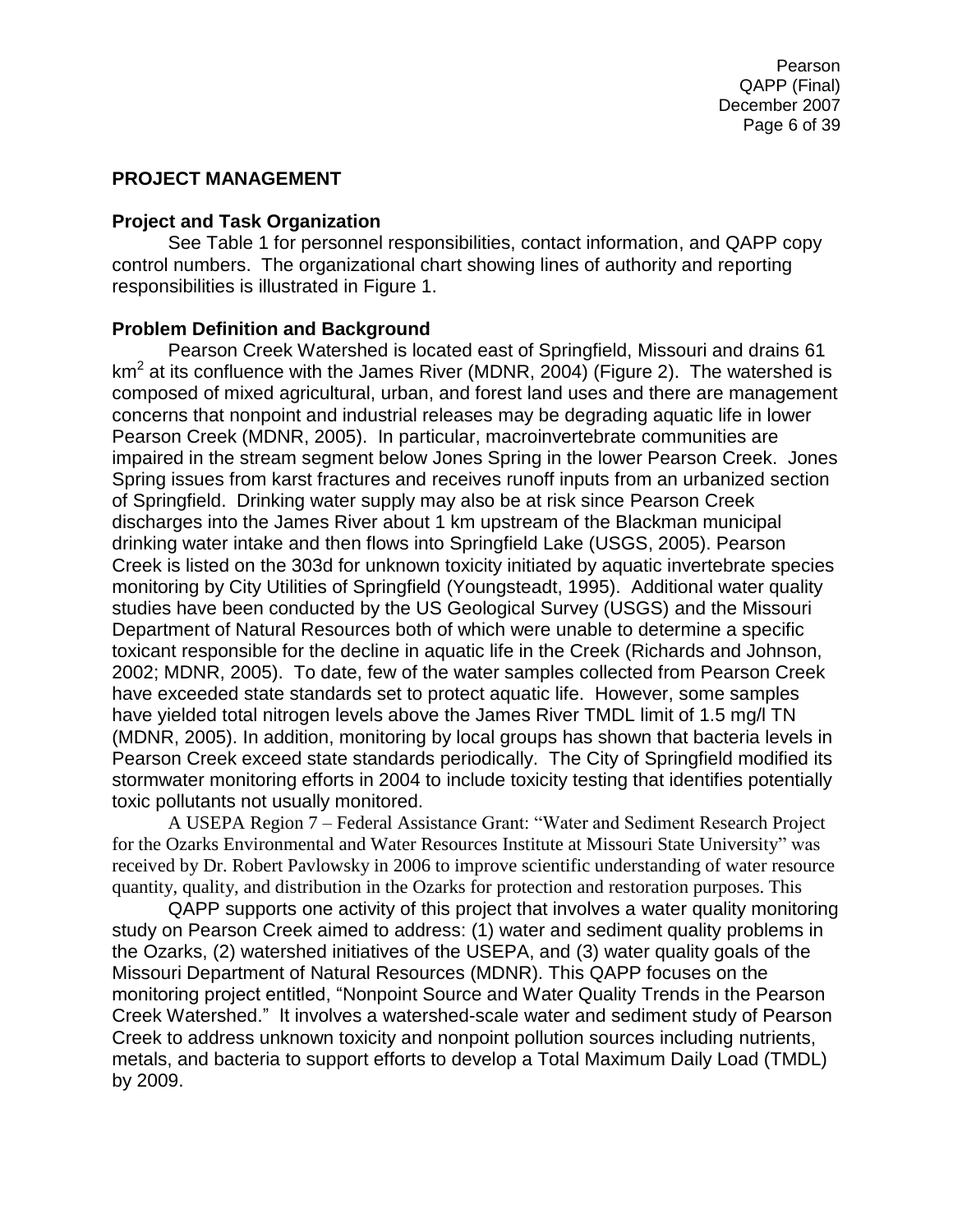Pearson QAPP (Final) December 2007 Page 7 of 39

### <span id="page-6-0"></span>**PROJECT AND TASK DESCRIPTION**

#### <span id="page-6-1"></span>**Project Schedule and Time Line**

Sampling sites were selected and personnel were trained to complete laboratory and field procedures from August 2007 to December 2007. See Table 2 for project schedule and time line.

The monitoring phase of this project will begin February 2008 and will end April 2009, spanning 14 months. Water sampling for this study includes both fixed-interval and storm-chasing water sampling. All sites with flow will be sampled once every two weeks. It is expected that only eight sites will provide enough flow for sampling during dry periods. Fixed-interval sampling often under-represents storm influences on water quality, therefore, storm runoff events will be targeted at a maximum frequency of one event per week and not to exceed two events per month. All sites with flow during storm events will be sampled. See Table 3 for site identification, flow conditions, drainage area, and land use.

Water quality indicators that will be measured in water samples collected are listed in Table 4. All indicators will be collected during fixed-interval and storm-chasing sampling except for bacteria and microbial source tracking samples which will only be collected during fixed-interval sampling. Discharge will be measures with a flow meter or a velocimeter periodically to provide calibration data for permanent staff gages installed at each site.

Data processing will involve the creation of concentration and load frequency relationships using the load-duration curve method. Water quality trends will be examined in relation to upstream watershed characteristics including land use, known point sources, and historical disturbance history. The goal of this project is to determine annual pollutant loads for each site and explain the causes of variations in pollution loads by source location and intensity. The final report will be completed by December 15, 2009.

#### **Sampling Sites and Frequency**

The sampling sites were selected based on accessibility for sampling, suitability for the project, size, water volume in the channel during baseflow conditions, location in the basin, and landuse distribution within the basin. Table 3 summarizes the sample sites selected for this project. The sampling sites are illustrated in Figure 3.

Nutrient, metal, and total suspended solid samples will be collected and staff gage, pH, temperature, conductivity, dissolved oxygen, and turbidity data will be gathered during fixed-interval and storm-chasing sampling. Bacteria and microbial source tracking samples will only be collected during fixed-interval sampling. Table 4 summarizes the sampling techniques for all analytes of interest.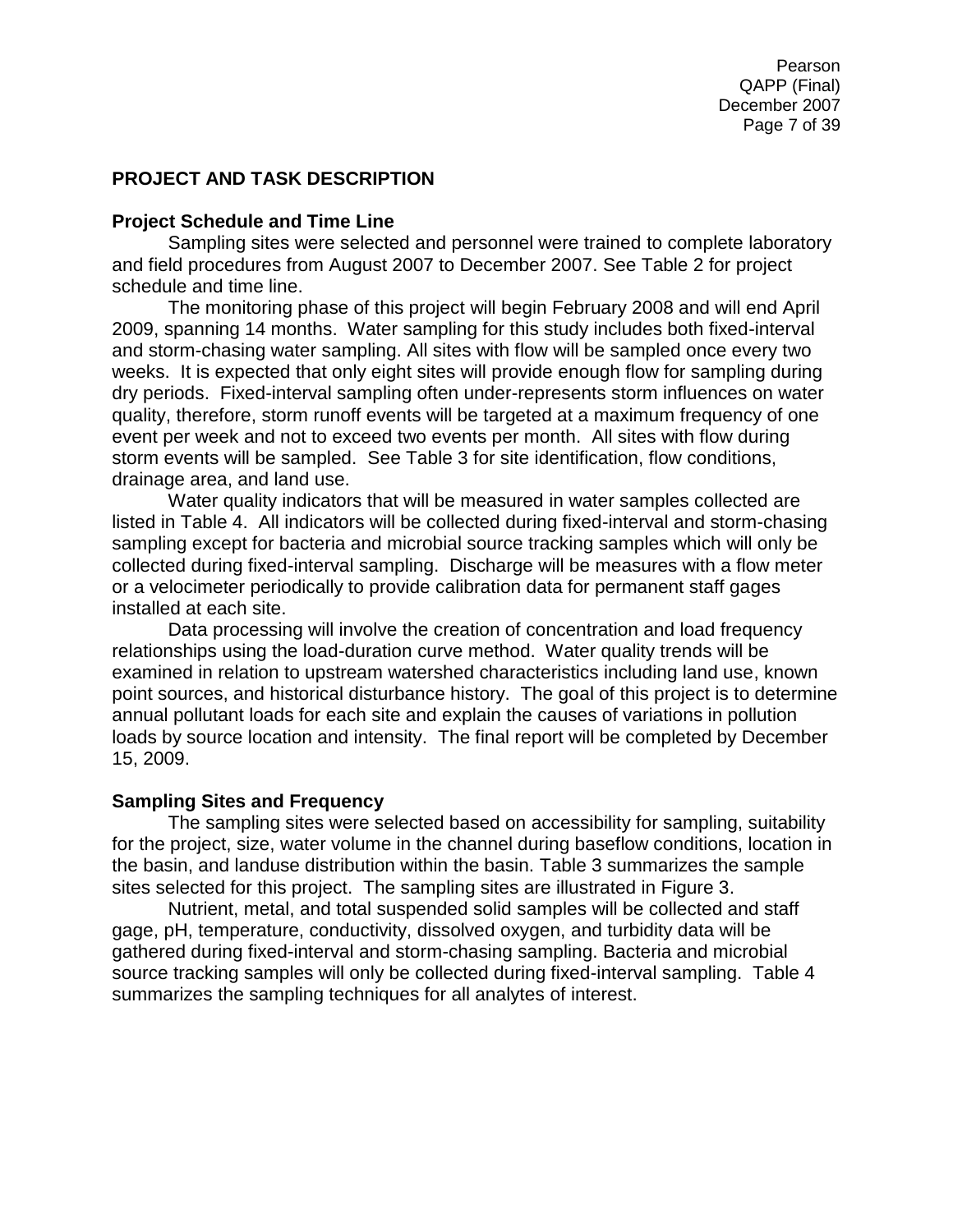Pearson QAPP (Final) December 2007 Page 8 of 39

#### <span id="page-7-0"></span>**Work Schedule for Sample Collection and Analysis**

Water samples for nutrient, metal, and total suspended solid analyses and water parameter data will be collected during fixed-interval and storm-chasing sampling at all sites with flow. Bacteria and microbial source tracking samples will only be collected during fixed-interval sampling.

Water samples will be collected for total phosphorus, total nitrogen, total lead, total copper, total zinc, and total suspended solids. Both total nutrient samples and total metal samples will be collected in separate 500ml bottles, acidified based on the analyte of interest, transported on ice, transferred to the laboratory with a chain of custody form, and analyzed prior to appropriate hold times. Total suspended solid samples will be transported on ice, transferred to the laboratory with a chain of custody form, and analyzed prior to appropriate hold times. The data from all analyses will be processed by the OEWRI QA/QC coordinator, recorded in a spreadsheet, and stored in the OEWRI office.

Bacteria samples will be collected using Thio-bags during fixed-interval sampling. Samples will be analyzed for *Escherichia coli* and total coliform using the IDEXX Quanti-Tray/2000 system. The data will be stored on bench sheets and will be organized in a spreadsheet kept in the OEWRI office.

Microbial source tracking samples will be collected using Whirl-Pak® bags during fixed-interval sampling. Samples will be analyzed for host specific *Bacteroides* through extraction, electrophoreses, and comparison procedures. Results will be recorded using a Kodak UV analyzer. Bench sheets and copies of the UV analyzer data will be stored in the OEWRI office.

Water chemistry parameters will be collected using the Eureka Amphibian Manta multiprobe at each site each time that samples are collected. This data will be stored on the PDA associated with the instrument and downloaded in the laboratory. Additional copies of the data will be stored in the OEWRI office.

Discharge for each site will be determined by recording the flow stage from the staff gage installed at each sampling site. Staff gage stage and discharge relationships will be determined by hydraulic equations (Weir-type or slope-area Mannings). Discharge data will be collected using the Global Water Flow Meter or the Son Tek/YSI FlowTracker Handheld Acoustic Doppler Velocimeter (ADV) at each site throughout the sampling period to calibrate rating curves. Average flow data will be collected using the flow meter and recorded in the Pearson NPS field book and compiled in a spread sheet in the laboratory. The velocimeter collects location, water depth, and velocity data within each station of a cross section and automatically computes discharge for each site. Site specific data will be downloaded from the ADV and entered into a spread sheet in the laboratory. All data will be used to produce a discharge calibration report that will be included in the final project report.

All data derived for this project will be reviewed by the analyst, the OEWRI QA/QC coordinator, and by the project supervisor. All data will be stored in Excel and Word files dedicated to this project. These electronic files are stored on the computer server with controlled access (that is, access to these files will be limited to MSU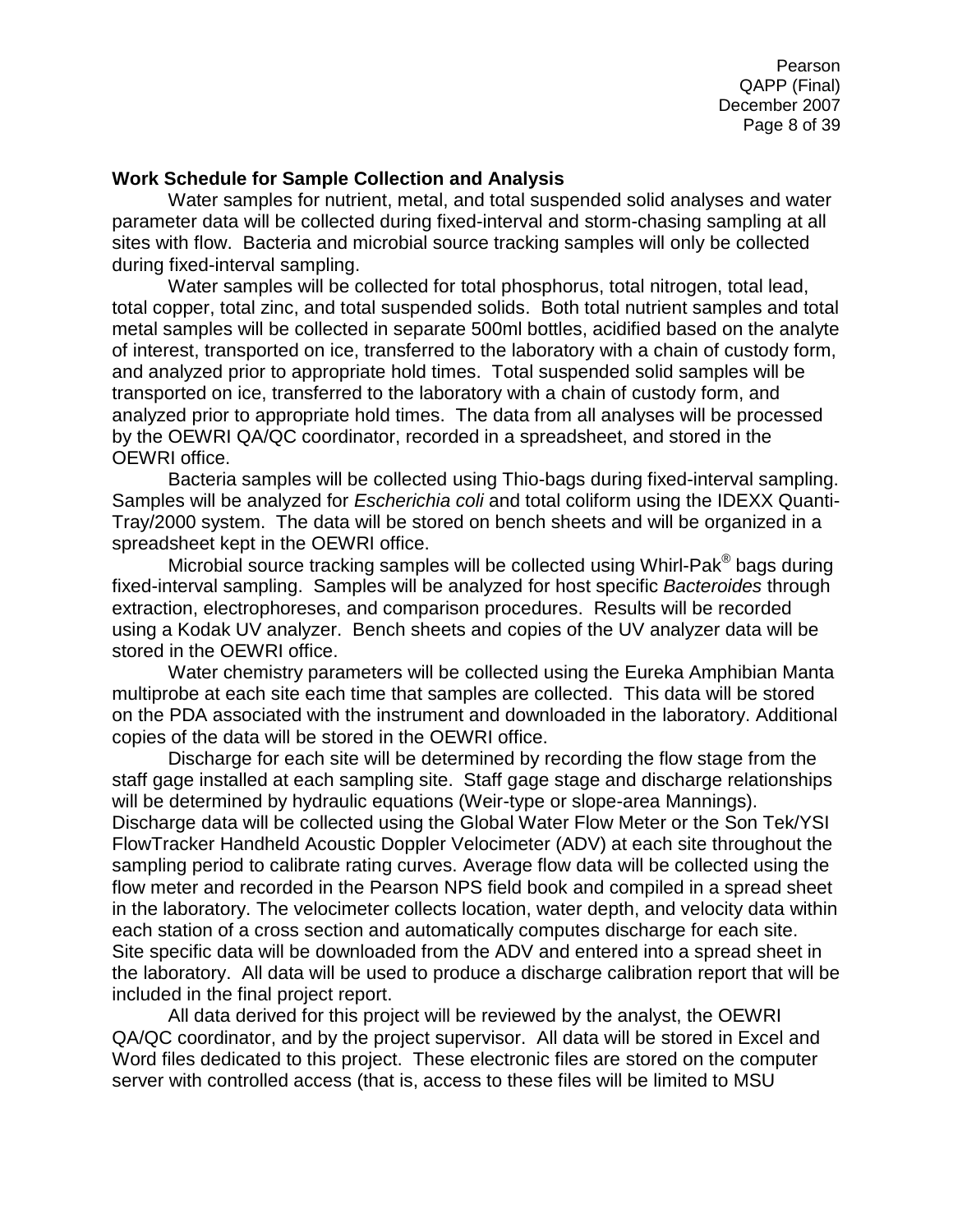personnel associated with this project). The project supervisor will forward project information to additional parties.

# <span id="page-8-1"></span><span id="page-8-0"></span>**Target Water Quality Indicators**

<span id="page-8-2"></span>Field measured parameters:

1. Temperature (SOP: 1200R02 Eureka Snapshot): Water temperature is an important water quality parameter because it can affect the speed of chemical and biological reactions and the concentration of ions and gases. In karst areas, springs have lower temperatures than surface water runoff. Data will be collected using the Eureka Amphibian with Manta.

2. Conductivity (SOP: 1200R02 Eureka Snapshot): The first flush from surface water runoff in a rain storm carries concentrated analytes dissolved from surfaces, causing conductivity to be high. Data will be collected using the Eureka Amphibian with Manta.

3. pH (SOP: 1200R02 Eureka Snapshot): pH is a measure of the [activity](http://en.wikipedia.org/wiki/Activity_%28chemistry%29) of [hydrogen](http://en.wikipedia.org/wiki/Hydrogen) [ions](http://en.wikipedia.org/wiki/Ion) [\(H](http://en.wikipedia.org/wiki/Hydronium)<sup>+</sup>) in a [solution](http://en.wikipedia.org/wiki/Solution) and, therefore, its [acidity](http://en.wikipedia.org/wiki/Acid) or [alkalinity.](http://en.wikipedia.org/wiki/Base_%28chemistry%29) Low pH in rainfall can be a problem in some areas, however, due to the abundance of limestone in the region the Ozarks soil has a high buffering capacity and runoff pH generally remains around neutral, that is, pH of 7.0. Data will be collected using the Eureka Amphibian with Manta.

4. Turbidity (SOP: 1200R02 Eureka Snapshot): Turbidity is a measure of the clarity of water and can be caused by suspended materials, such as clay, silt, and organic matter. High turbidity may result from storm events. Data will be collected using the Eureka Amphibian with Manta.

5. Dissolved Oxygen (SOP: 1200R02 Eureka Snapshot): The level of dissolved oxygen (D.O.) in water affects aquatic life, chemical activity, and pollutant behavior. Acceptable levels for Missouri streams are > 5 mg D.O. per L. for warm and cool water fisheries and >6 mg/L for Cold water fisheries. Data will be collected using the Eureka Amphibian with Manta.

6. Discharge (SOPs: Flowmeter R01 and Velocimeter R01): Discharge indicates basin characteristics such as landuse, soil type, slope, and size and illustrates the basins response to precipitation events. Generally as discharge increases the river's capacity to carry sediments increases and pollutants can be suspended by certain flows. A rating curve will be established for each site to predict discharge based on staff gage stage. Standard engineering equations for estimating discharge will be used and discharge will be verified through field measurements using a propeller style flowmeter and a velocimeter.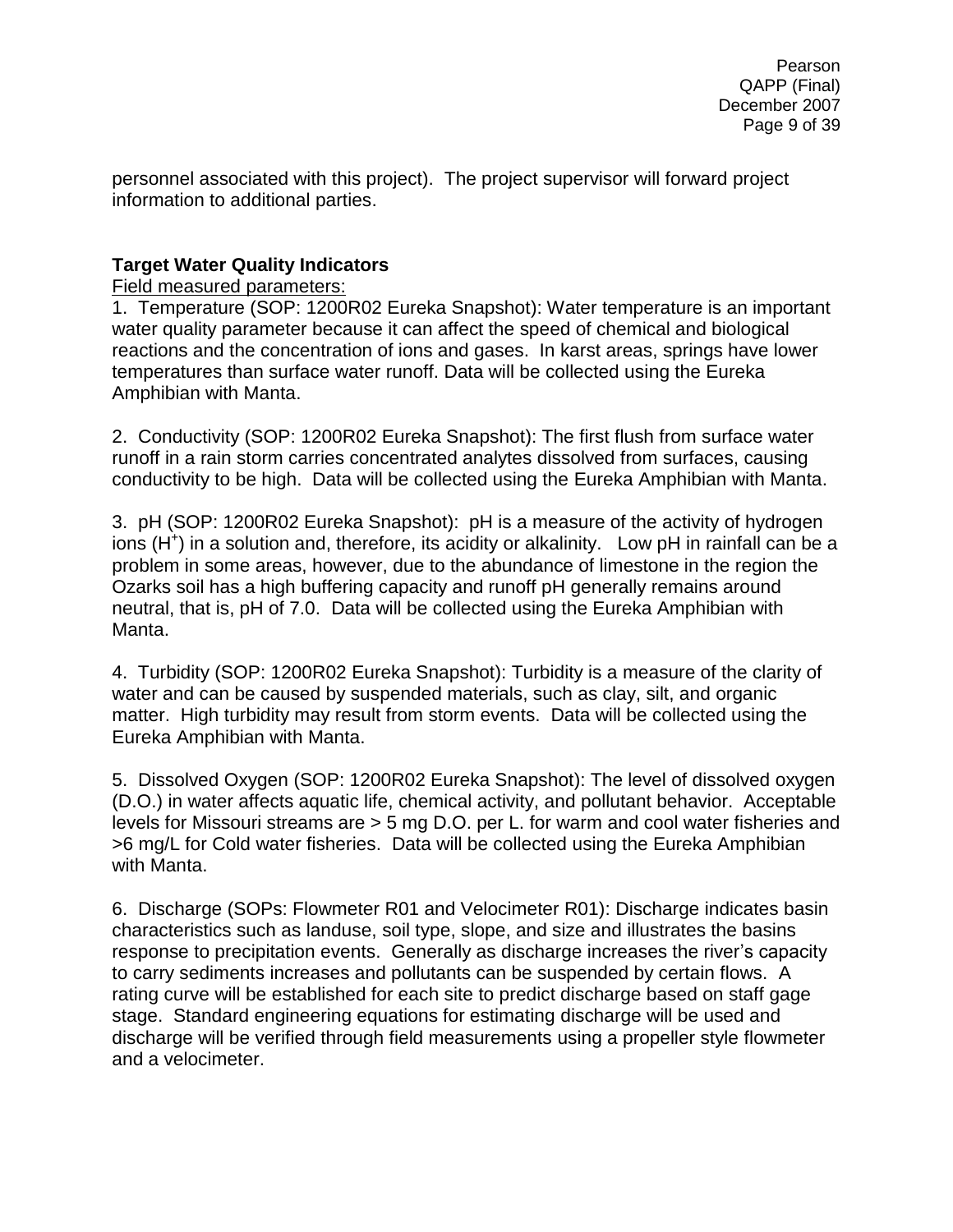Pearson QAPP (Final) December 2007 Page 10 of 39

<span id="page-9-0"></span>Laboratory measured analytes:

1. Total Phosphorus (SOP: 3010R01 Total P): Nutrients promote aquatic plant growth such as algae in waterways which can increase turbidity and deplete dissolved oxygen which can be detrimental to a healthy aquatic biological community. All forms of phosphorus, including organic phosphorus, are converted to orthophosphate by an acidpersulfate digestion. Digested samples are compared to colorimetric assay absorbance readings from a spectrophotometer and those absorbances are used to determine TP concentrations.

2. Total Nitrogen (SOP: 3020R01 Total N): Nutrients promote aquatic plant growth such as algae in waterways which can increase turbidity and deplete dissolved oxygen which can be detrimental to a healthy aquatic biological community. Total nitrogen is a measure of organic nitrogen, ammonia, nitrite, and nitrate nitrogen. Digested samples are compared to colorimetric assay absorbance readings from a spectrophotometer and those absorbances are used to determine TN concentrations.

3. Total Lead (SOP: Micro Total Trace Metals and ICP metals): Metals bind to sediments and can dissolve into the aquatic environment where organisms are in close and prolonged contact with the soluble metals which can lead to bioaccumulation throughout the food chain. Samples undergo a multi-elemental acid leach digestion and metal concentrations are determined by Inductively Coupled Plasma – Optical Emissions Spectroscopy (ICP-OES) measurement of ionic emission spectra.

4. Total Copper (SOP: Micro Total Trace Metals and ICP metals): Metals bind to sediments and can dissolve into the aquatic environment where organisms are in close and prolonged contact with the soluble metals which can lead to bioaccumulation throughout the food chain. Samples undergo a multi-elemental acid leach digestion and metal concentrations are determined by Inductively Coupled Plasma – Optical Emissions Spectroscopy (ICP-OES) measurement of ionic emission spectra.

5. Total Zinc (SOP: Micro Total Trace Metals and ICP metals): Metals bind to sediments and can dissolve into the aquatic environment where organisms are in close and prolonged contact with the soluble metals which can lead to bioaccumulation throughout the food chain. Samples undergo a multi-elemental acid leach digestion and metal concentrations are determined by Inductively Coupled Plasma – Optical Emissions Spectroscopy (ICP-OES) measurement of ionic emission spectra.

6. *Escherichia coli* (SOP: 4010R01 Ecoli IDEXX): The presence of *E. coli* in water samples is an indicator of fecal contamination. The IDEXX Quanti-Tray/2000 system is used to analyze samples for *E. coli* levels.

7. Total Coliform (SOP: 4010R01 Ecoli IDEXX): The presence of total coliform in water samples is an indicator of fecal contamination. The IDEXX Quanti-Tray/2000 system is used to analyze samples for total coliform levels.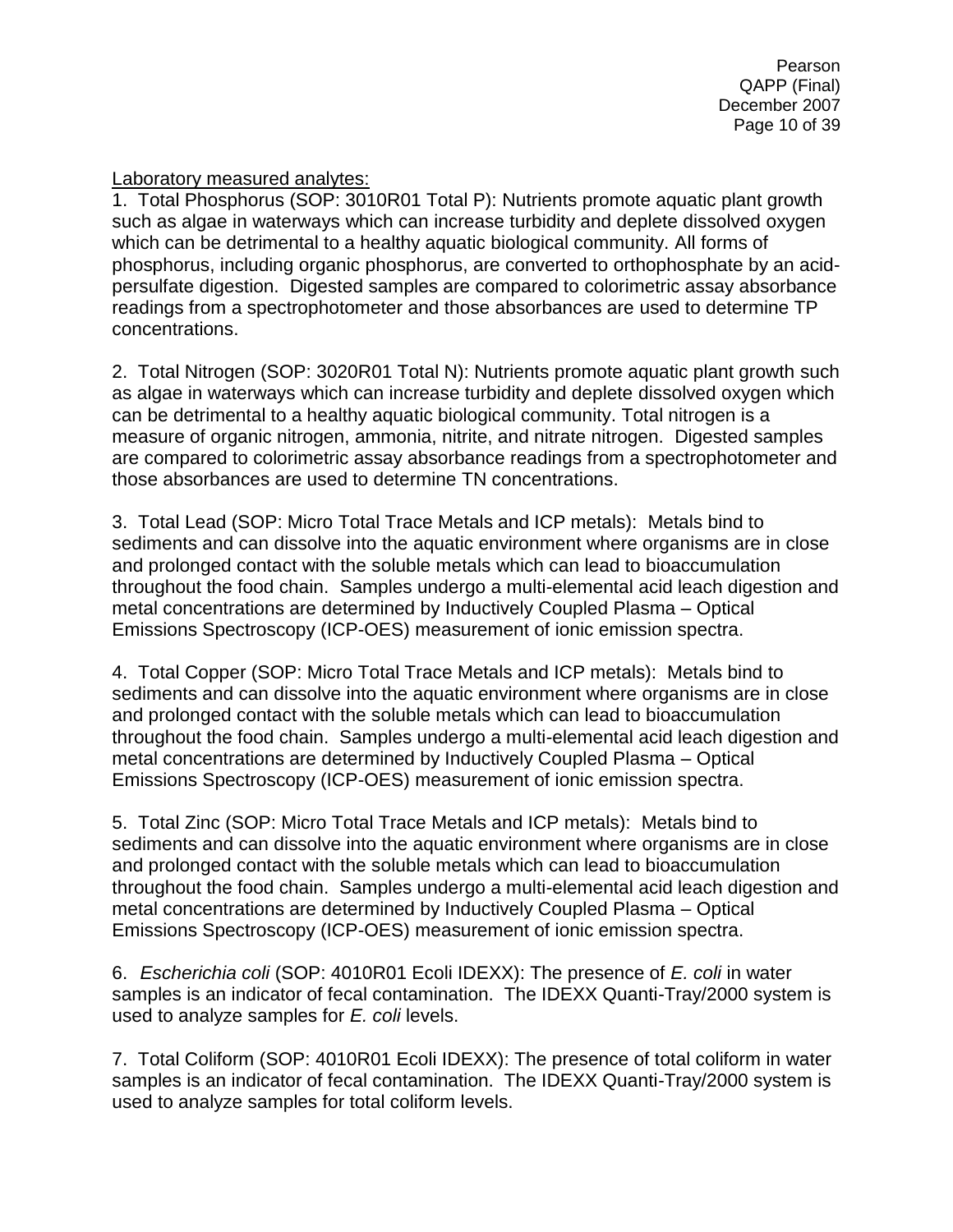Pearson QAPP (Final) December 2007 Page 11 of 39

8. Microbial Tracking (SOP: DNA): When the source of bacteria contamination in a water body is known the decision-making processes involved with water quality management are facilitated. DNA is extracted from filtered samples which undergoes agarose gel electrophoreses and visual comparison to a DNA ladder for bacteria source determination.

9. Total Suspended Solids (SOP: TSSolids): Total suspended solids, such as silt, decaying plant and animal matter, industrial wastes, and sewage, can effect stream health and aquatic life. Nutrients, pesticides, and metals that bind to solids on land are released when the solids are suspended in a water body increasing concentrations of pollutants in the water. Filter mass differential calculations are used to determine the total suspended solids in each sample.

#### <span id="page-10-0"></span>**Quality Objectives and Criteria for Measurement Data**

The objective of this project is to determine nonpoint pollutant loads and describe source locations in the Pearson Creek Watershed. Data collected will be used for comparison among sites to assess the spatial variability of water quality within the watershed. All field and laboratory analytical data are evaluated based on established measurement performance criteria as listed in Table 5.

#### <span id="page-10-1"></span>**Data Quality Indicators, Definitions**

Accuracy: a measure of the overall agreement of a measurement to a known value; includes a combination of random error (precision) and systematic error (bias) components of both sampling and analytical operations. Accuracy will be measured by analyzing a reference material and spiked matrix samples (see Table 5).

Bias: a consistent deviation of measured values from the true value, caused by systematic errors in a procedure. Bias will be measured by analyzing reference materials and spiked matrix samples (see Table 5).

Comparability: the measure of confidence that one data set can be compared to another and can be combined, if applicable, for the decisions to be made. Water samples are collected and analyzed according to the standard operating procedures used at Missouri State University and OEWRI for all water quality projects.

Completeness: a measure of the amount of data needed to be obtained from a measurement system. It is expected that all samples will be collected and analyzed. However, it is known that lost samples and missed analyses can occur.

Precision: a measure of the degree of agreement among replicate analyses of a sample. For this project, samples will be collected in duplicate (field duplicates) and single samples will be analyzed in duplicate in the laboratory (laboratory duplicates) (see Table 5).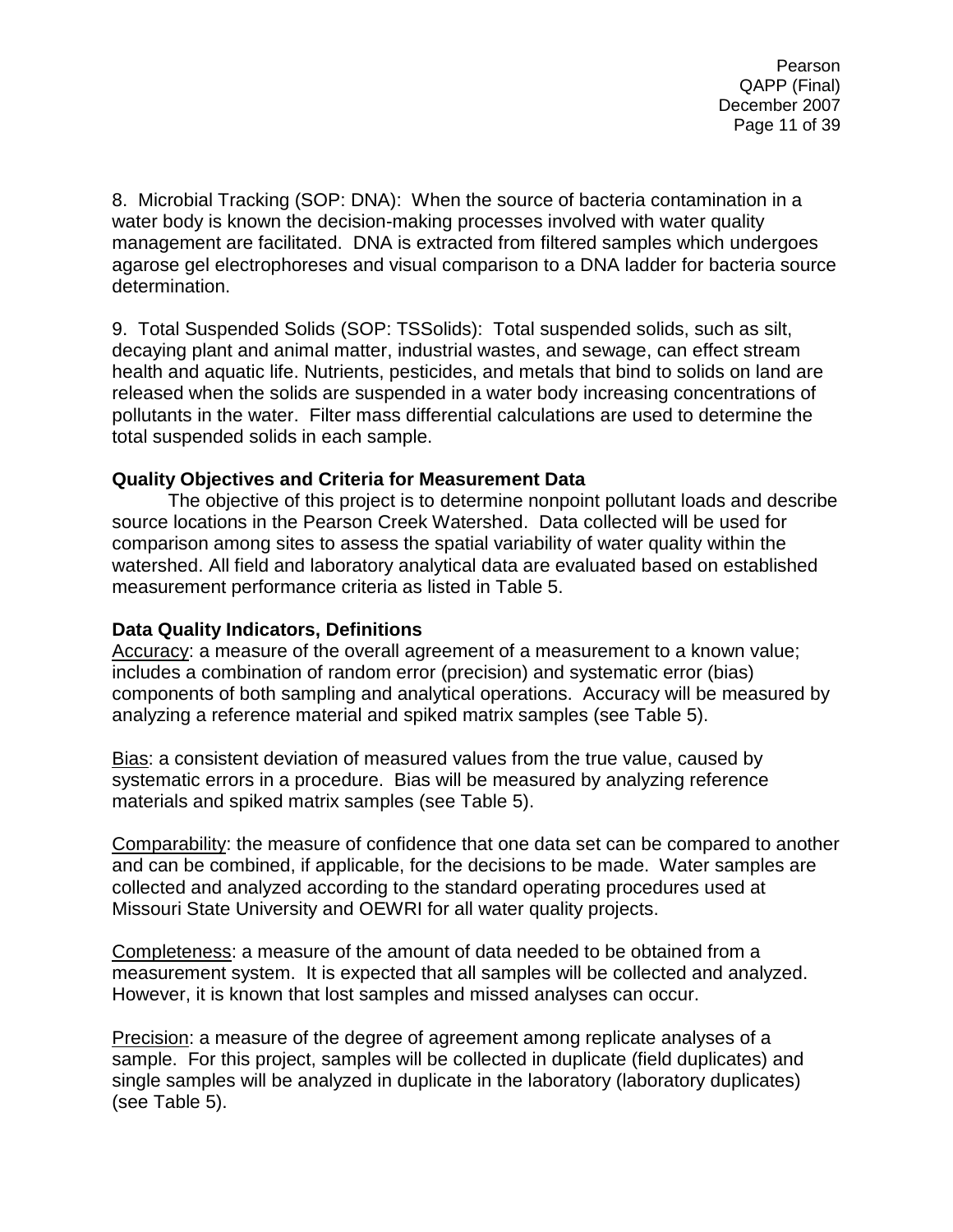Pearson QAPP (Final) December 2007 Page 12 of 39

Representativeness: the degree to which data accurately and precisely represents a characteristic of a population, parameter variations at a sampling point, a process condition, or an environmental condition. For the goals of this study, these samples will be considered representative of the conditions found at the collection sites and within the Pearson Creek Watershed.

Sensitivity: the capability of a method or instrument to discriminate between measurement responses representing different level of the variable of interest. This is also known as the detection limit. For this project the method detection limit (MDL) is determined (see Table 5)

#### <span id="page-11-0"></span>**Special Training and Certification**

All personnel who collect and analyze samples for this project will receive appropriate training for all methods needed to complete the study following the necessary SOPs. Records of this training will be kept with other documents related to this project. The final storage location for these records will be the OEWRI office (currently room 328 Temple Hall).

#### <span id="page-11-1"></span>**Documents and Records**

The documents and records produced for this project will be stored in the OEWRI office in a file entitled: "Pearson NPS". The documents listed below will be included in this file. Electronic copies of all reports, plans and procedures will be issued to all individuals on the distribution list, unless otherwise requested. A paper copy of each document will be kept on file in the OEWRI office.

Documents and records will be retained for a minimum of five years. After that time the documents will be reviewed and a decision to retain the records for a longer period will be made. Electronic records are retained on the server at MSU. There is a system in place to automatically backup all data files.

Quality Assurance Project Plan (QAPP): This document will be updated as needed by the QA/QC coordinator. The USEPA project supervisor, through the project supervisor, must then approve any updates prior to those changes being distributed. Updates may require that the document be reprinted and distributed to those listed in [Table 1.](#page-22-1) If the changes do not alter the plan the QA/QC coordinator may use e-mail to notify the personnel on the distribution list of the changes.

Standard Operating Procedures (SOPs): Analytical, collection, and other procedures are documented in individual SOPs. These documents are prepared, edited, and updated by the QA/QC coordinator. Project personnel are required to review all SOPs that pertain to their functions and responsibilities. Outdated SOPs are archived in the OEWRI office in both a paper and electronic versions. SOPs used for this project are attached in Appendix B.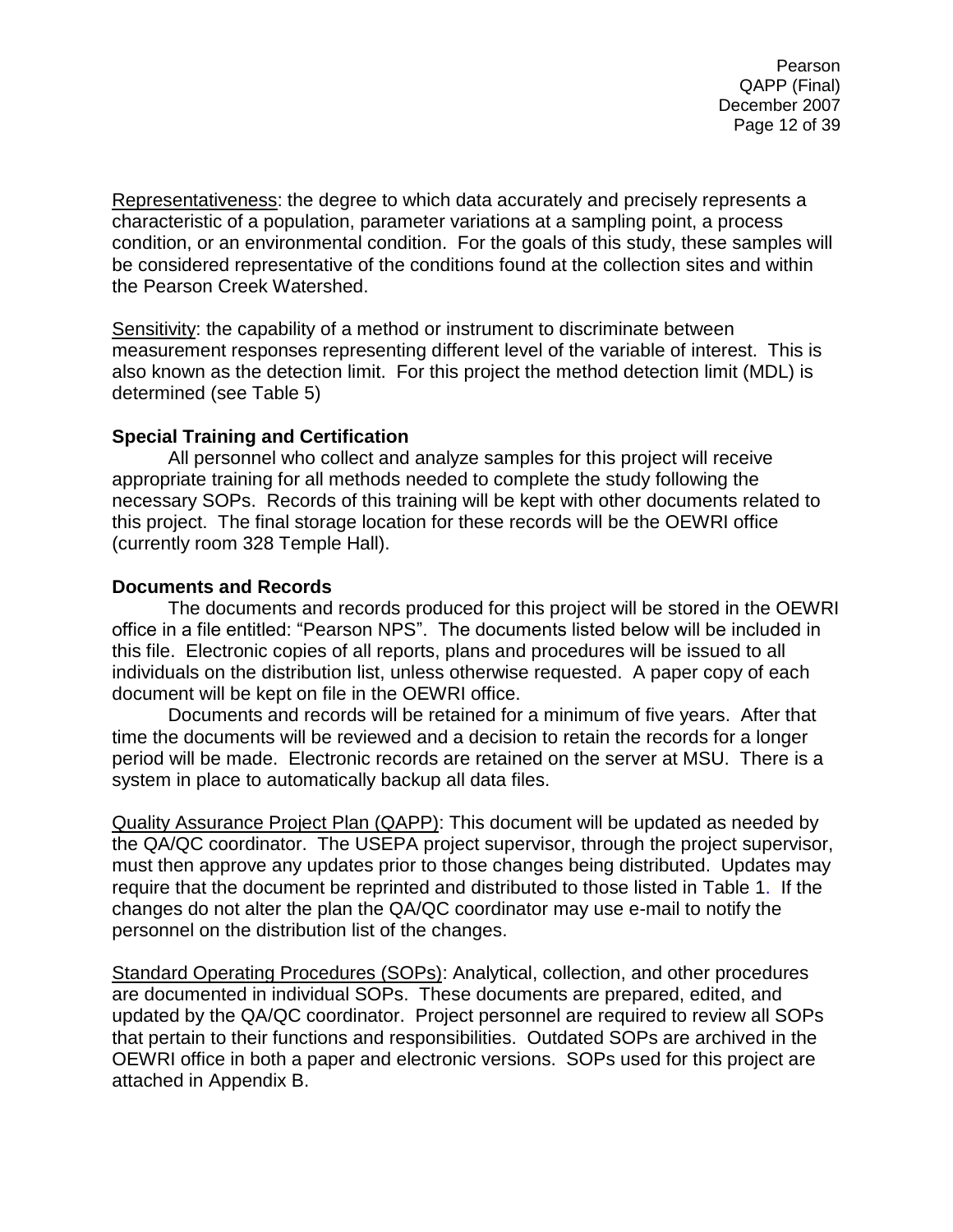Chain of Custody forms: Chain of custody / sample collection forms are completed for each sample collection run. These forms are stored with the project data in the OEWRI office.

Field Notebooks: Field notebooks will be completed for this project. Any data related to this project will be recorded within the book. The field personnel will keep appropriate records of field events and include such items as sites visited, time of arrival, samples collected, weather conditions, etc. The analyst should sign or initial for each date that the notebook is used. These notebooks will be archived with the project records in the OEWRI office.

Laboratory Bench sheets: These forms are generated with each analysis. They may include forms, computer printouts, or other records of analytical procedures. Sample and quality control data will be included on these forms. These are stored with the project data.

Quality Assurance documents: Any document that describes QA processes in the field or laboratory and related to this project will be stored in the OEWRI office with other records for this project. Some records are continuous, for example, instrument maintenance data, and remain with the instrument in log books that are attached to that instrument.

Final and Quarterly Progress reports: A copy of all progress, quarterly and final reports will be kept in the OEWRI office. These reports may also include presentations given at conferences; copies or the original will be stored in the OEWRI office. The USEPA project supervisor must review all reports, presentations, media releases, etc. prior to publication or distribution. These items must be sent to the project management who will forward the information to the USEPA project manager.

# <span id="page-12-0"></span>**DATA GENERATION AND ACQUISITION**

# <span id="page-12-1"></span>**Sampling Process Design**

The objective of this project is to assess nonpoint pollutants in the Pearson Creek Watershed by conducting a comprehensive water quality monitoring study. The 15 sampling sites for the project were chosen based on accessibility, water volume in the channel, location in the basin, and landuse distribution. Analtyes include total nitrogen, total phosphorus, total lead, total cooper, total zinc, *Escherichia coli,* total coliform, and total suspended solids. Water quality parameters include pH, temperature, conductivity, dissolved oxygen, and turbidity. Data will be used to compare sites to assess the spatial variability of water quality within the watershed.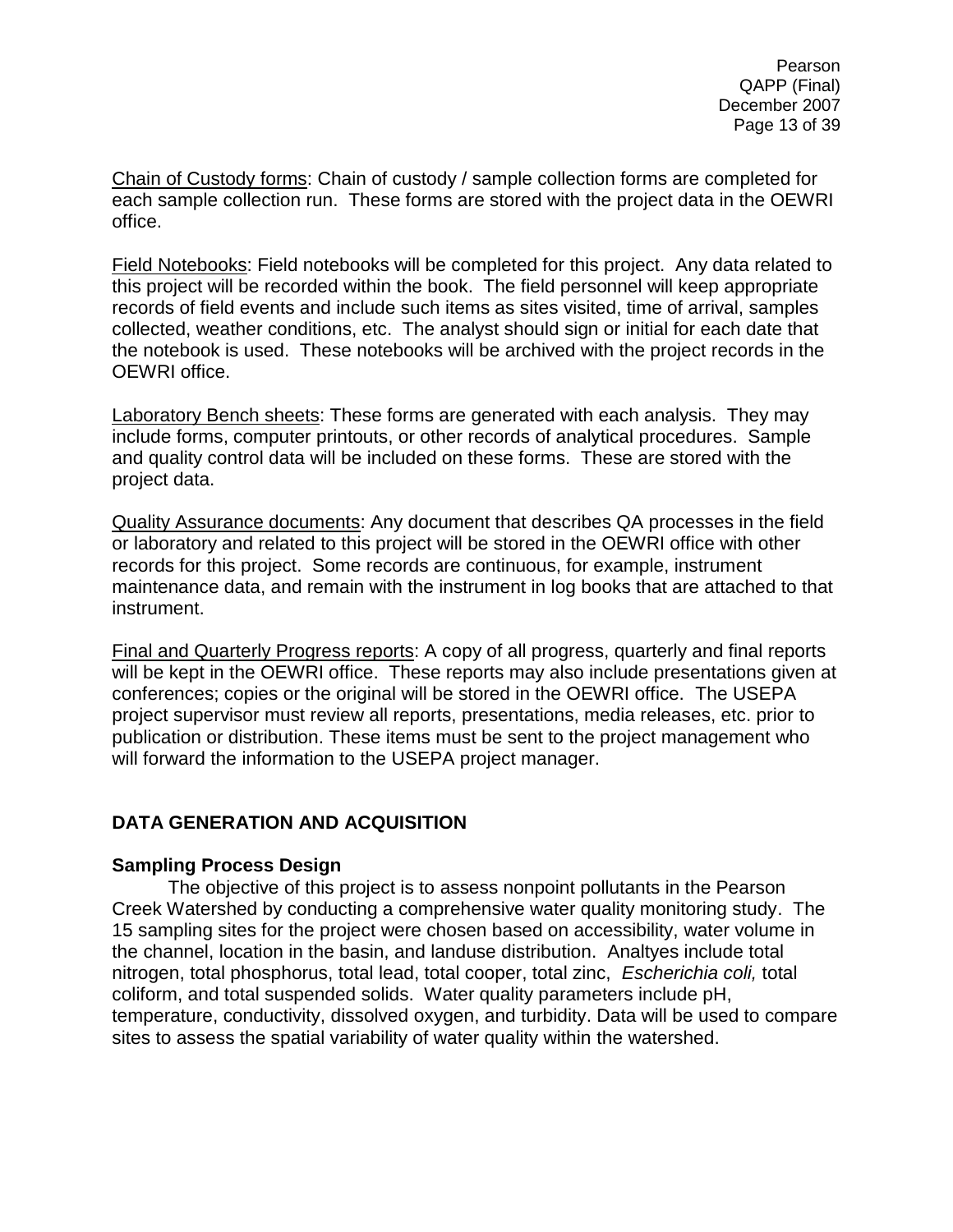Pearson QAPP (Final) December 2007 Page 14 of 39

#### <span id="page-13-0"></span>**Sampling Methods**

Surface water samples for nutrient analysis will be collected by the grab sampling technique (SOP: 1040R01 Water Sampling.doc) using 500 mL plastic bottles from flowing water. One duplicate sample will be taken during each sampling event. Bottles will be cleaned using procedures included in the Preparation of Sample Bottles For non-Metals Analyses (SOP: 0150R01 Bottle Prep non-Metals) prior to sampling events. Samples will be preserved with sulfuric acid to a pH ≤2, placed on ice during transport, transferred to the laboratory with appropriate chain of custody forms, and analyzed prior to hold times. Sample bottles will be cleaned and reused.

Surface water samples for metal analysis will be collected by the grab sampling technique (SOP: 1040R01 Water Sampling.doc) using 500 mL plastic bottles from flowing water. One duplicate sample will be taken during each sampling event. Bottles will be cleaned using procedures included in the Preparation of Sample Bottles For Metals Analyses (SOP: 0150R01 Bottle Prep Metals) prior to sampling events. Samples will be preserved with trace metal grade nitric acid to a pH ≤2, placed on ice during transport, transferred to the laboratory with appropriate chain of custody forms, and analyzed prior to hold times. Sample bottles will be cleaned and reused.

Surface water samples for bacteriology analyses will be collected by the grab sampling technique (SOP: 4010R01 Ecoli IDEXX.doc) from flowing water. The 100 mL Thio-Test bags are either dipped into the stream by hand or at the end of a sampling pole. One duplicate sample will be taken during each sampling event. Care should be taken to not skim the surface while collecting samples. Samples will be placed on ice during transport, transferred to the laboratory with appropriate chain of custody forms, and processed immediately upon returning to the laboratory. The bacteriology Thio-Test bags are sterilized by the manufacturer and will be discarded after use.

Surface water samples for microbial source tracking analyses will be collected by the grab sampling technique (SOP: DNA.doc) from flowing water. The 500 mL Whirl-Pak bags are either dipped into the stream by hand or at the end of a sampling pole. One duplicate sample will be taken during each sampling event. Samples will be placed on ice during transport, transferred to the laboratory with appropriate chain of custody forms, and processed immediately upon returning to the laboratory. Transport will not exceed 3 hours. The Whirl-Pak bags are sterilized by the manufacturer and will be discarded after use.

Surface water samples for total suspended solids will be collected by the grab sampling technique (SOP: 1040R01 Water Sampling.doc) using 500 mL plastic bottles from flowing water. One duplicate sample will be taken during each sampling event. Samples will be placed on ice during transport, transferred to the laboratory with appropriate chain of custody forms, and analyzed prior to hold times. Samples are not preserved with acid. Sample bottles will be cleaned and reused.

A Eureka Amphibian Manta multiprobe (SOP: 1200R02 Eureka Snapshot.doc) will be used to collect pH, temperature, conductivity, dissolved oxygen, and turbidity data in the field. One duplicate reading for each parameter will be taken at one site during each sampling event. Sites chosen for duplicate readings will vary.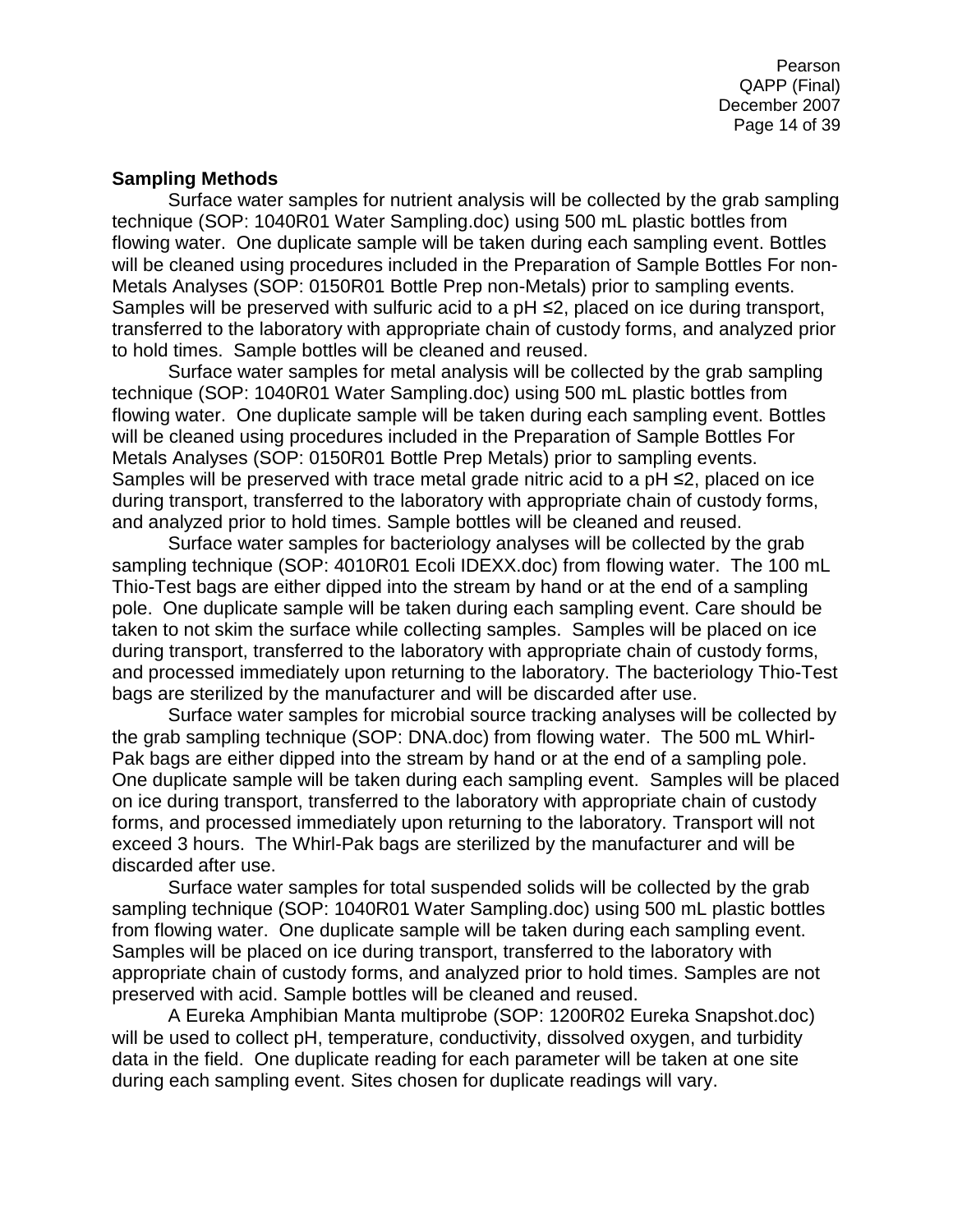A rating curve will be established to predict discharge based on staff gage stage at all but one of the sites. Each monitoring site was visited and surveyed for channel dimensions and bed slope which was used to calculate the capacity of the channel, culvert, or pipe. Standard equations (Broad-Crested Weir, Manning Equation, and Continuity Equation) were used to estimate discharge for each site using a flow depth in 0.1 meter depth intervals for metal staff gages installed at each site. Discharge rating curves were created using the gage depth – discharge relationship for each site for the range of flow expected at each site. Equations from rating curves will be used to estimate discharge based on the staff gage stage that will be collected at each site each time that samples are collected at the site. Because there are inherent errors in estimating discharge from equations, the rating curve will be calibrated with field measurements of discharge at each site. A minimum of three flow measurements at low, moderate, and high stages at each site will be used to calibrate each rating curve. Flow measurements will be collected using two types of methods. During baseflow, when the water level is relatively low, an Acoustic Doppler Velocimeter (ADV) (SOP: Velocimeter R01) will be used. During storm events, when the water is relatively high, a propeller style flowmeter (SOP: Flowmeter R01) will be used to measure an average velocity. One site has a United States Geological Survey (USGS) gage already in place that provides real-time discharge data via the internet. See Table 6 for site information used during discharge determinations. The final project report will include discharge calibration report.

# <span id="page-14-0"></span>**Sample Handling and Custody**

See Table 7 for sample handling conditions for each analyte of interest for this project.

Water quality parameter data is stored on the PDA associated with the Eureka Amphibian with Manta. The data will be transferred from the PDA to the laboratory computer upon return to the laboratory. Field measurements for discharge calibration will be recorded on bench sheets provided in the SOPs associated with that determination or in the Pearson Creek field notebook.

Water samples are collected in appropriate bottles or bags for each parameter. A label will be affixed to or written on each container and will contain the following information: date and time of collection, site code, project, list of analytes, and sample collector's initials (SOP: 1040R01 Water Sampling.doc). After collection, the proper preservative is added to the bottle, the bottles are placed into a cooler containing ice, and the samples are transported to the laboratory.

A Sample Collection form will be completed for each set of samples. The chain of custody section of the sample collection form will be completed as the samples are transferred at the laboratory following the instructions outlined in the SOP (1030R01 Chain of Custody).

Sample bottles that are not used for immediate analysis will be stored in the laboratory refrigerator. Upon completion of the analyses, including review of data, the sample may be discarded. Re-analysis can occur if sample remains in the bottle and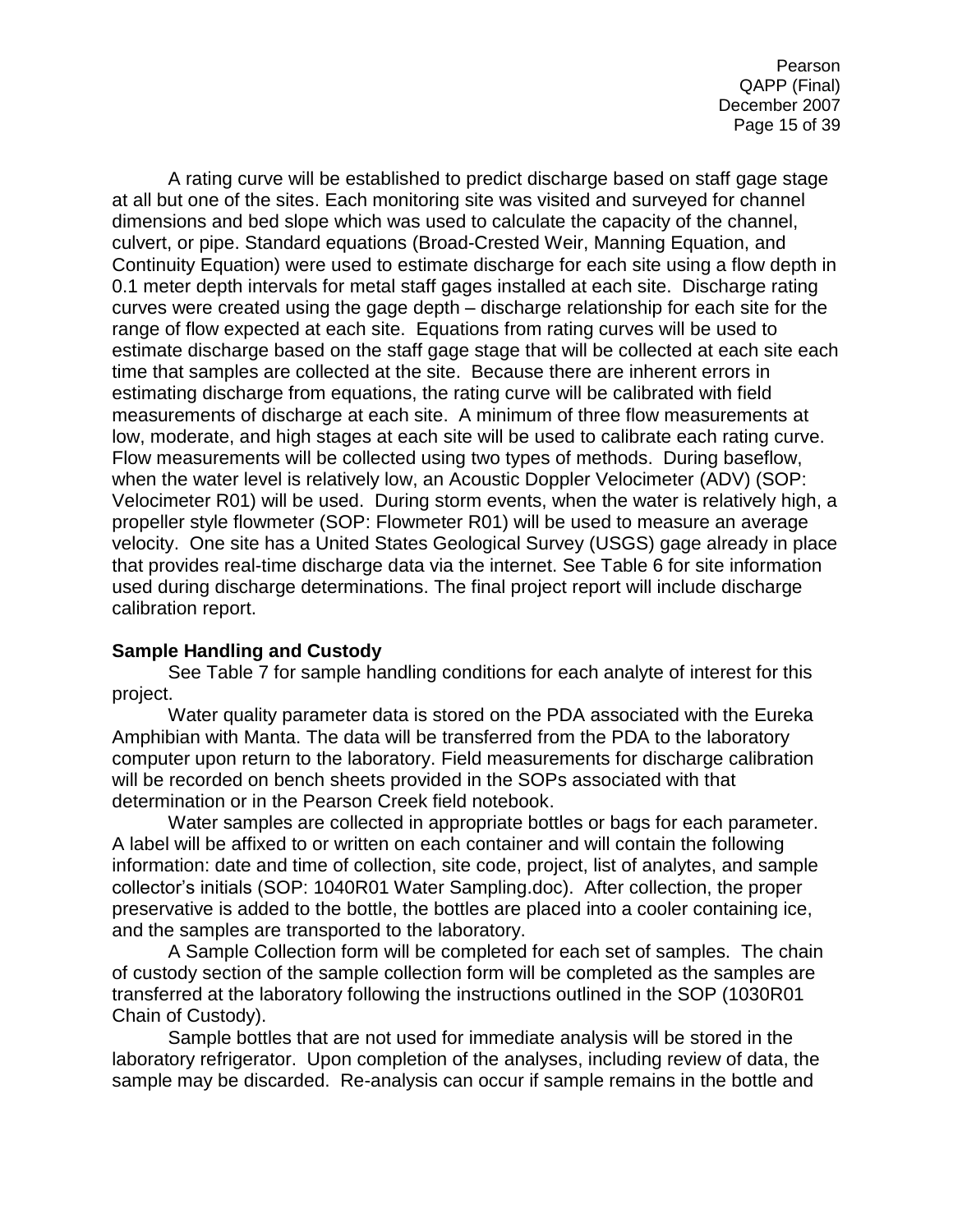the holding time has not been exceeded. At no time will a re-analysis take place on samples when the holding time has expired.

### <span id="page-15-0"></span>**Analytical Methods**

See Table 5 for a list of analytes, SOPs, and method performance criteria. Analyses are completed as soon as possible after collection and within the allowable holding times. Samples are not disposed of until after the analyses are complete and data has been reviewed. If a sample is analyzed after the holding time has expired a comment will be recorded on the data analysis bench sheet.

When problems arise with the analytical method, for example, blanks exceeding the detection limit, the procedures will be reviewed by the analyst and the QA/QC coordinator and/or the project management. Corrections will be made and samples reanalyzed if possible. The problem will be documented in the instrument log book.

# <span id="page-15-1"></span>**Quality Control**

Quality control is the overall system of technical activities that measures the attributes and performance of a process, item, or service against defined standards to verify that they meet stated requirements. Quality control activities ensure that measurement systems are maintained within prescribed limits and that results are of acceptable quality.

The quality control checks used in this project are listed in Table 5. Field and laboratory blanks and duplicates will be used as a check for precision. Matrix spikes, check standards, and calibration standards are used to measure bias and accuracy. Sensitivity is determined by analyzing equipment blanks and reagent blanks.

One field blank will be collected during each sampling event. One field duplicate will be collected for every ten samples collected. Laboratory duplicates will be analyzed at a frequency of one per 10 samples analyzed. Two laboratory spiked samples will be analyzed for every batch of samples analyzed. The laboratory blank and check standards will be analyzed after every 10 samples analyzed.

Quality control data outside the acceptance limits or exhibiting a trend are evidence of unacceptable error in the analytical process. Corrective action will be taken as soon as possible to determine and eliminate the source of the error. The analyst is responsible for understanding when the analytical process is out of control. See Table 8 for error types and corrective action measures. All corrective actions taken will be recorded in the instrument log book to be used as a reference to avoid repeating the same error.

If a sample batch is reanalyzed because a QC sample was out of control, the second set of results will be reported if all QC are within established limits for the project. However, a comment will be written on the data sheet that the data is a reanalysis and the reason for the reanalysis will be recorded. The initial analysis data sheet will be retained for the QC file associated with the project. All QC data, in and out of control, will be recorded on the control charts.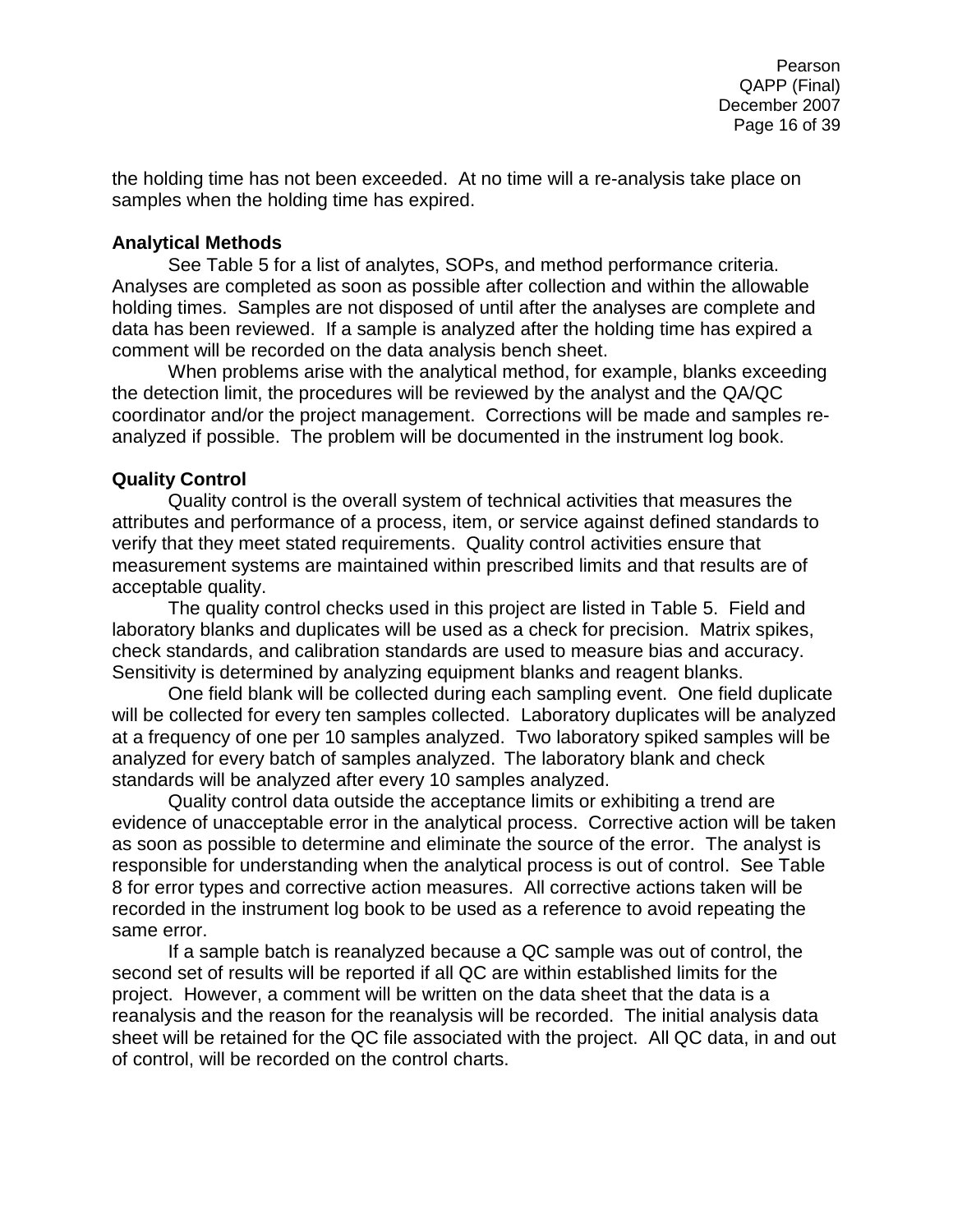Pearson QAPP (Final) December 2007 Page 17 of 39

#### <span id="page-16-0"></span>**Instrument and Equipment Testing, Inspection, and Maintenance**

Field and laboratory equipment and instruments will be maintained to prevent down time and missed sample data. See Table 9 for a list of instrumentation and equipment and the approximate schedule for preventive maintenance. Preventive maintenance procedures are also listed in the SOPs. Preventive maintenance activities will be recorded in the log book associated with the instrument. After a corrective activity has been completed, the instrument will be tested to ensure that it functions appropriately for the analysis in question.

For routine maintenance procedures an adequate supply of spare parts will be kept on hand. When parts are used up, new ones will be purchased before they are needed. If there is a major instrument break down the manufacturer may be contacted to perform a service call for repairs.

#### <span id="page-16-1"></span>**Instrument and Equipment Calibration and Frequency**

Laboratory and field analytical instrumentation require calibration to ensure quality data. Calibration procedures follow the instrument manufacturer's recommendations.

Initial calibrations of field and laboratory instruments will be performed before each batch of samples. If linear regression is used to fit the calibration curve, then the minimum correlation coefficient value should be 0.995. To determine if calibration points are acceptable, compare each point to the curve and recalculate. An acceptable point will result in a calculated value of the expected value  $\pm$  10% (Standard Methods, 2005).

Calibration verification will be done by analyzing a calibration standard periodically to ensure that the instrument performance has not changed. Analysis of the verification (check) standard will be after every 10 samples during the analytical run. A verification (check) standard will be acceptable if its value is within ±10% of the expected value.

See Table 10 for a list of instruments that require calibration. The type of calibration is listed in the table and a detailed description of the calibration procedure is included in the respective SOPs for the analyte of interest.

# <span id="page-16-2"></span>**Inspection and Acceptance of Supplies and Consumables**

Adequate quantities of supplies and consumables are inventoried for this project. When the number of items needed begins to run low, replacements are ordered from the vendor. Chemicals are ordered as needed for laboratory analyses. Reference standards for calibrating instruments are received with "certificates of analysis" documents from the supplier.

Sample bottles used to collect nutrient and total suspended solid samples will be reused throughout the sampling period. The sample bottles will be emptied, rinsed with tap water, washed with a 2% solution of Citranox, rinsed with deionized water (DI), soaked in 10% hydrochloric acid overnight and rinsed with DI again. The bottles are allowed to drain dry and then are stored in sealed plastic bags until use. Two bottles from each batch of washed bottles are filled with DI water and analyzed for TP and TN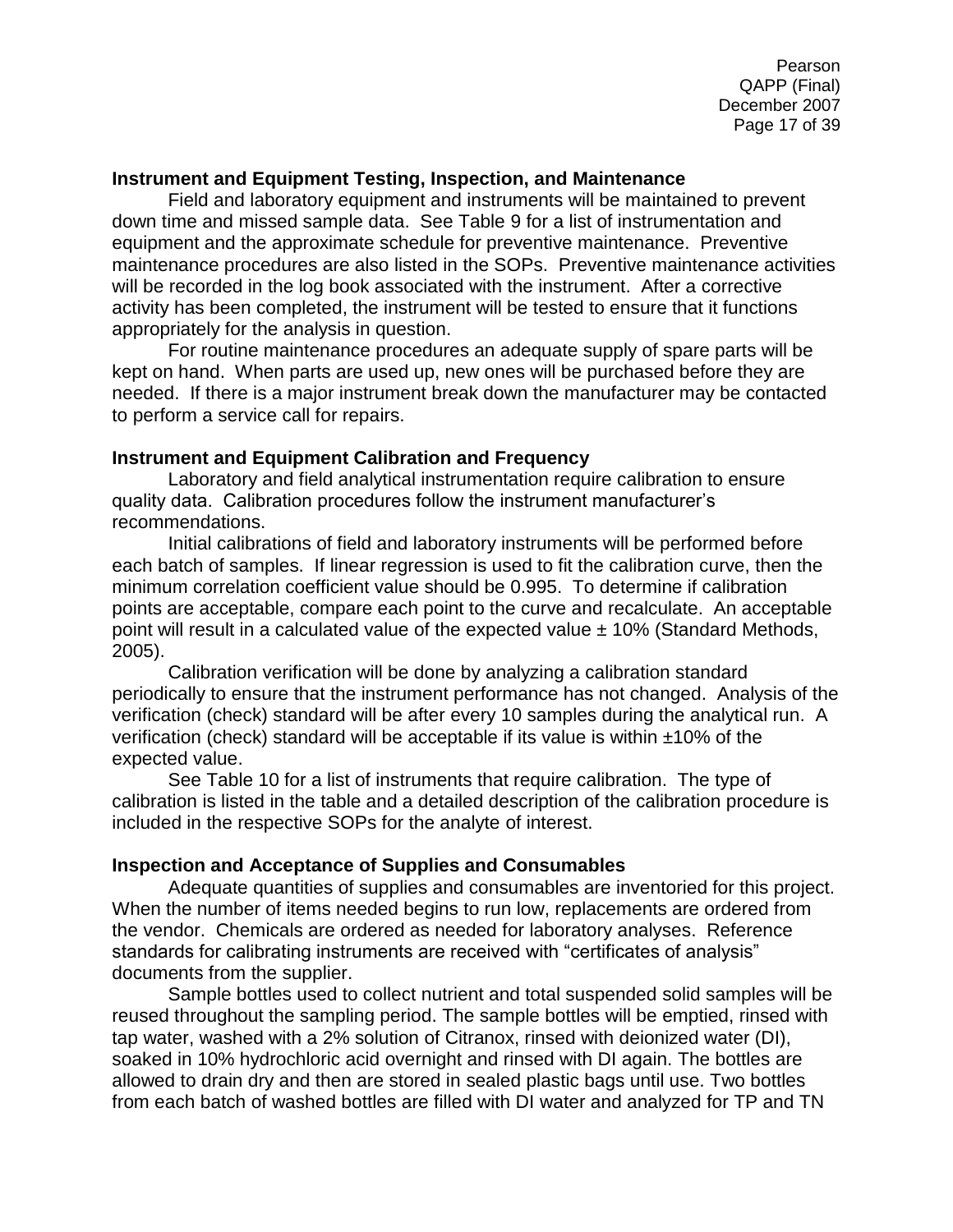residues using the nutrient analysis procedures (SOPs: 3010R01 Total P.doc and 3020R01 Total N.doc). The hydrochloric acid solution will be tested by the cleanliness of the bottles. If the bottles show no TP or TN residual, then the acid solution will be considered "clean" enough for this procedure. The solution will not be re-used beyond two months after its preparation.

Sample bottles used to collect metal samples will be reused throughout the sampling period. The sample bottles will be emptied, rinsed with tap water, washed with a 2% solution of Citranox, rinsed with deionized water (DI), soaked in 25% nitric acid overnight and rinsed with DI again. The bottles are allowed to drain dry and then are stored in sealed plastic bags until use. Two bottles from each batch of washed bottles are filled with DI water and analyzed for metal residues using the metal analysis procedures (SOPs: Micro Total Trace Metals.doc and ICPmetals.doc). The nitric acid solution will be tested by the cleanliness of the bottles. If the bottles show no metal residual, then the acid solution will be considered "clean" enough for this procedure. The solution will not be re-used beyond two months after its preparation.

The IDEXX system for the *E. coli* analysis requires the use of Quanti-Tray/2000. These are purchased from IDEXX Laboratories. New batches of the Quanti-Trays are tested with positive and negative control test organisms. The acceptable result for these tests is the correct identification and enumeration of the test organisms.

Analysts will employ good laboratory practices and observe all processes for changes that may be caused by a new batch of supply items. If a process does appear to be affected by a supply item, a corrective action response will be initiated. This may require discontinuing the use of that item and ordering replacement items.

#### <span id="page-17-0"></span>**Non-direct Measurements**

One non-direct discharge measurement is required for this project. That measurement will be taken from the USGS website for site M6.

#### <span id="page-17-1"></span>**Data Management**

Data are generated in many steps from sample collection to laboratory analyses, calculations and observations. All data are recorded on laboratory bench sheets, field notebooks, in instrument data loggers or on instrument software. The following are the procedures that will be followed for managing data for each type of data collection.

Field notebooks: The field notebook will be similar to item number 8152-55 manufactured by Sokkia and will be titled "Pearson NPS". This book has water resistant surfaced pages. Notes are written in indelible ink. Personnel will record all field observations in this book at the time of their visit. The date, time, sites visited, samples taken, other personnel present, weather conditions, and other information deemed necessary and appropriate will be recorded. The analyst should initial or sign each page. The notebook will be dedicated to this project. When the book is filled or the project completed, the notebook will be stored in the OEWRI office.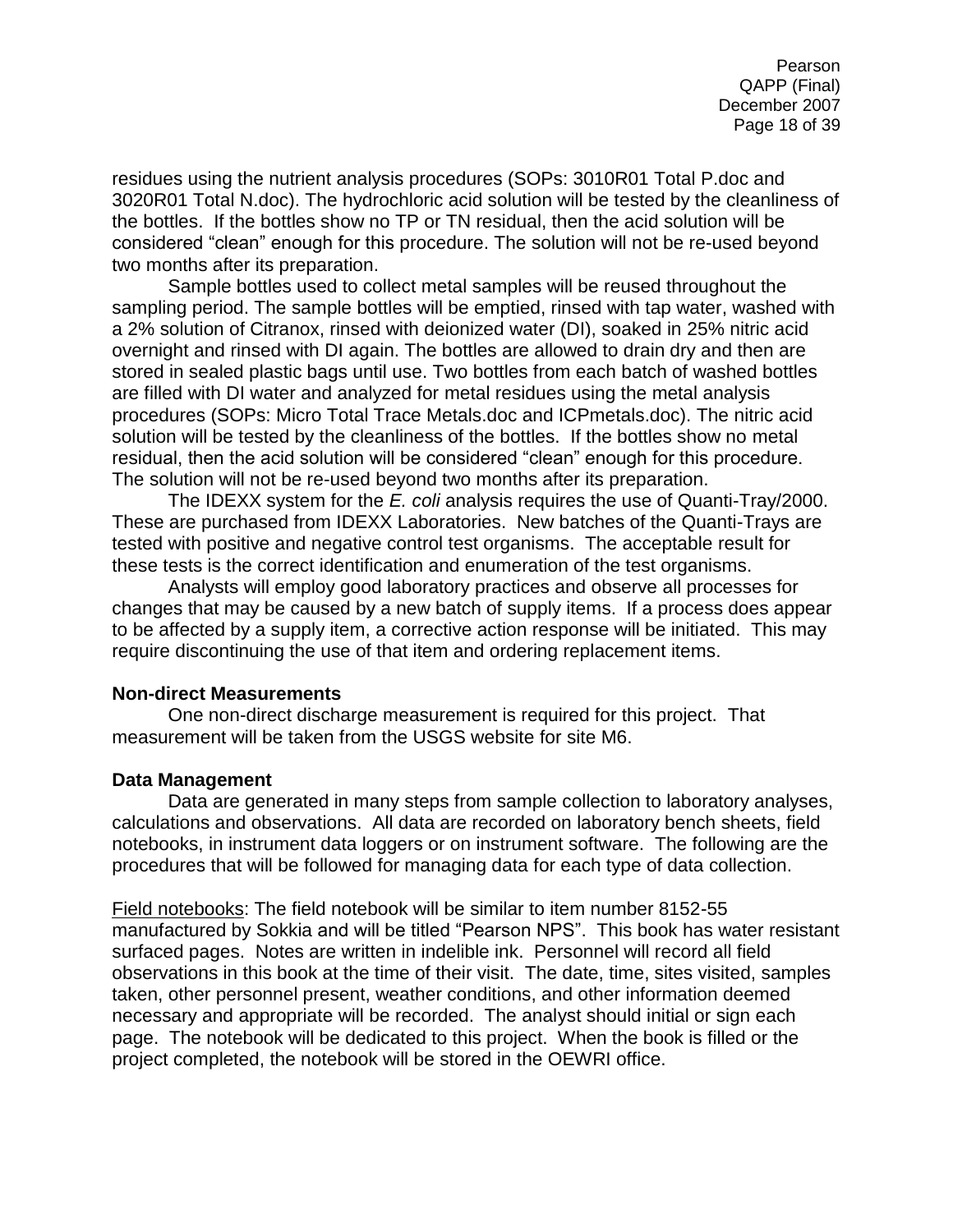Pearson QAPP (Final) December 2007 Page 19 of 39

Laboratory bench sheets: Bench sheets will be completed for every analysis. Methods that require bench sheets have the sheets available as attachments within the SOP. The analyst should record all information on the forms using indelible ink. QC calculations, for example, spike percent recovery, will be recorded on the form in the "Comments" section of the bench sheet. Errors are crossed out with a single line, the correct entry is made and the analyst initials the correction. Completed data are transcribed into an Excel spreadsheet for further use. Completed bench sheets are stored with the project file in the OEWRI office.

Field Instrumentation: Data internally stored in the PDA associated with the Eureka Amphibian with Manta will be downloaded to the laboratory computer file titled "Pearson NPS". Raw instrument data will be stored in the Eureka Multiprobe Manager folder of the QC coordinator's computer as well. The raw data will be transferred to an Excel file for processing and review. A second copy of all processed data will be stored on the Pearson NPS removable drive. All data printouts will be stored in the project file in the OEWRI office.

Laboratory Instrumentation: Data internally stored on a computer associated with a laboratory instrument will be saved to the file titled "Pearson NPS". Raw instrument data will be stored in a Pearson NPS folder of the QC coordinator's computer as well. The raw data will be transferred to an Excel file for processing and review. A second copy of all processed data will be stored on the Pearson NPS removable drive. All data printouts will be stored in the project file in the OEWRI office.

Data records will be stored for a minimum of five years after the completion of the project. After five years the data will be reviewed to determine if any part of the data may be discarded. The decision to retain archived data will be made by the OEWRI director and QA/QC coordinator.

# <span id="page-18-0"></span>**ASSESSMENT AND OVERSIGHT**

# <span id="page-18-1"></span>**Assessments and Response Actions**

The Project's activities will be assessed to identify and correct any potential or existing problems before the data is affected. A readiness review will be conducted prior to starting the project. Proficiency test samples will be procured for assessing analytical skill. A surveillance assessment will be conducted throughout the project. Each of these assessments is discussed below. Handling of the results for these assessments is discussed in the next section.

Readiness Review: Prior to the initiation of sampling, the QC Coordinator will review with the project Graduate Assistants all aspects of sampling and analyses. Items that will be covered in this assessment are; location and preparation of sample bottles, use of chain of custody forms, analytical processes including necessary quality control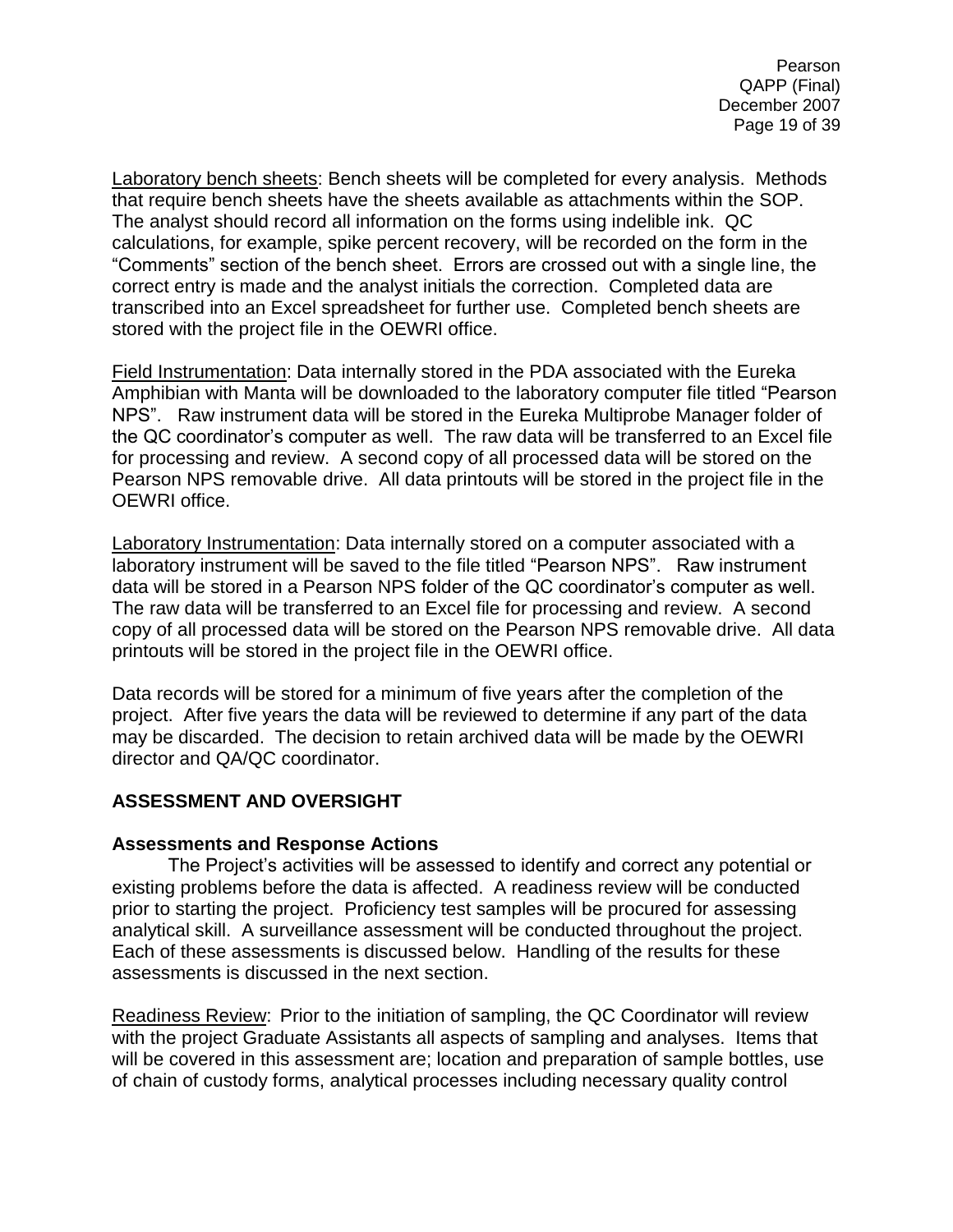analyses, sample site locations including site codes, the use of field instrumentation and sampling devices, and how to transfer data after it is generated.

Proficiency Testing: A sample with a known-concentration of analyte will be purchased from an appropriate vendor, such as, the USGS [\(http://bqs.usgs.gov/srs/\)](http://bqs.usgs.gov/srs/) or Environmental Resource Associates (http://www.eraqc.com). The sample will be assigned to the analyst without informing the analyst of the sample's source. The sample will be treated the same as other samples. The results will be submitted to the supplier for evaluation, or if the QA/QC coordinator knows the correct concentration, the analyst's results can be "graded" upon completion.

Surveillance Assessment: Surveillance is the observation of ongoing work to document conformance with specified requirements and/or procedures, such as those given in the QAPP or in SOPs. These observations will be continuous throughout the project and will be conducted by the QA/QC coordinator and the co-principal investigators. Any deficiencies or problems detected will be addressed as soon as possible. Surveillance and review will continue to ensure that corrections have been implemented for all future uses. Documentation may include hand written notes, copies of e-mail, or other forms that will be stored in the project file. These documents may be useful for future projects.

# <span id="page-19-0"></span>**Reports to Management**

A monitoring technical report containing statistical evaluations of all water quality and discharge data collected in the study will be prepared at the end of the sampling period. This report will include objectives, methodology, results, interpretations, tables, graphs, pictures and maps. A final report will be developed and submitted. Brief summary reports of the assessment findings, discussed above, will be prepared by the QC coordinator. These may be issued as e-mail messages or as a Word or Excel file in an e-mail attachment. Copies of all reports will be stored in the project file in the OEWRI office. Project management will forward information to outside agencies.

# <span id="page-19-1"></span>**DATA VALIDATION AND USABILITY**

# <span id="page-19-2"></span>**Data Review, Verification and Validation**

These procedures are summarized as follows: data are reviewed for completeness and correct calculations, data are verified against quality control parameters, and data are validated against project goals and objectives.

Data Review: Sample collection forms, field instrument data printouts, laboratory bench sheets, and other sources of project data will be reviewed for transcription, calculation, reduction, and transformation errors. Data review is also a completeness check to determine if there are any deficiencies such as missing or lost data. Errors will be corrected when found. Missing data will be noted in the project narrative of the final report. The project analysts, OEWRI QC coordinator, and project management will review all data.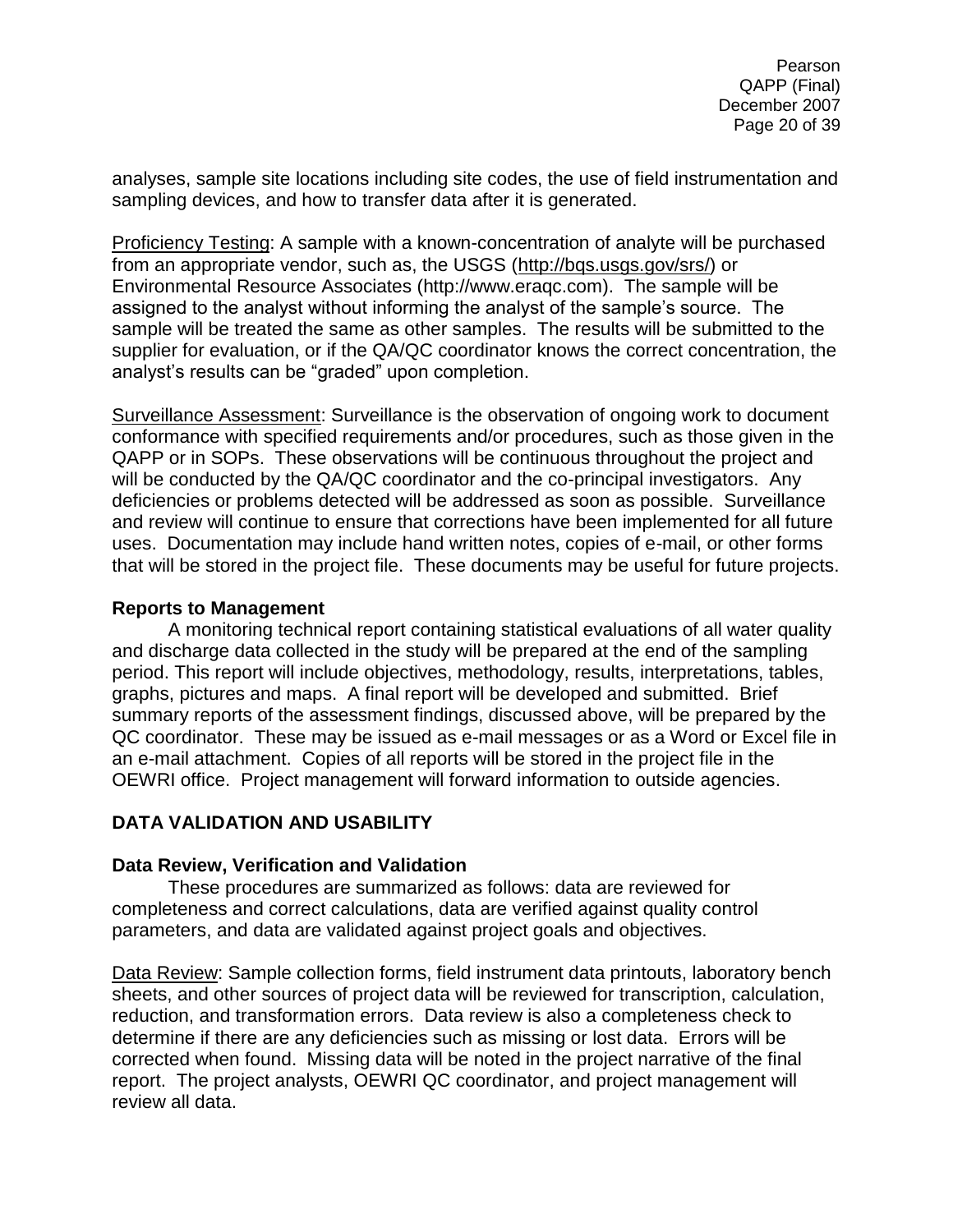Pearson QAPP (Final) December 2007 Page 21 of 39

Data Verification: Data verification is the evaluation of the data collected for the project compared to the requirements outlined in this QAPP, the original project agreement, and SOPs. Analytical data are compared to required levels of precision and accuracy as outline in the analyte's SOP. If the levels are not met, then a cause for the discrepancy will be determined. The result of this determination will be whether the data may be used with qualifications or not used. After the verification process it may be possible to recollect or reanalyze. The analyst, QC coordinator, project management, and principal investigators are all responsible for data verification during the project.

Data Validation: One goal of data validation is to evaluate whether the data quality goals established during the planning phase have been achieved. Using the reviewed and verified data, the validation process compares the results with the objectives of the project stated in the Problem Definition and Background section.

#### <span id="page-20-0"></span>**Verification and Validation Methods**

The verification method includes checking all bench sheets, data forms, and records for complete and accurate transcription of data, correct calculations, and appropriate comparison of quality control data to established limits. The reviewer will indicate on any form verified that this process has occurred. Any deviations from expected values will be noted on the report forms. Corrections can be made by crossing out the incorrect value with a single line, writing in the correct value, and initialing the correction.

The validation method involves reviewing the data and reports and comparing that information to what was expected as outlined in this document. Deviations from what is required will be noted and a comment will be added to the final report indicating whether, or how, the deficiency will affect the final interpretations.

#### <span id="page-20-1"></span>**Reconciliation with User Requirements**

The goal of this project is to assess nonpoint pollutants in the Pearson Creek Watershed by conducting a comprehensive water quality monitoring study. These goals will be met by processing data generated by following the procedures outlined in this QAPP and specifically stated in associated SOPs. The final report will include descriptions of water quality results found at each site and spatial and temporal trends will be identified where seen. Recommendations will be made for future studies based on pollutant concentrations and trends.

#### **Literature Cited**

Missouri Department of Natural Resources. Total Maximum Daily Load Information Sheet, Pearson Creek. December 2004. www.dnr.mo.gov/env/wpp/tmdl/info/2373-pearson-ck-info.pdf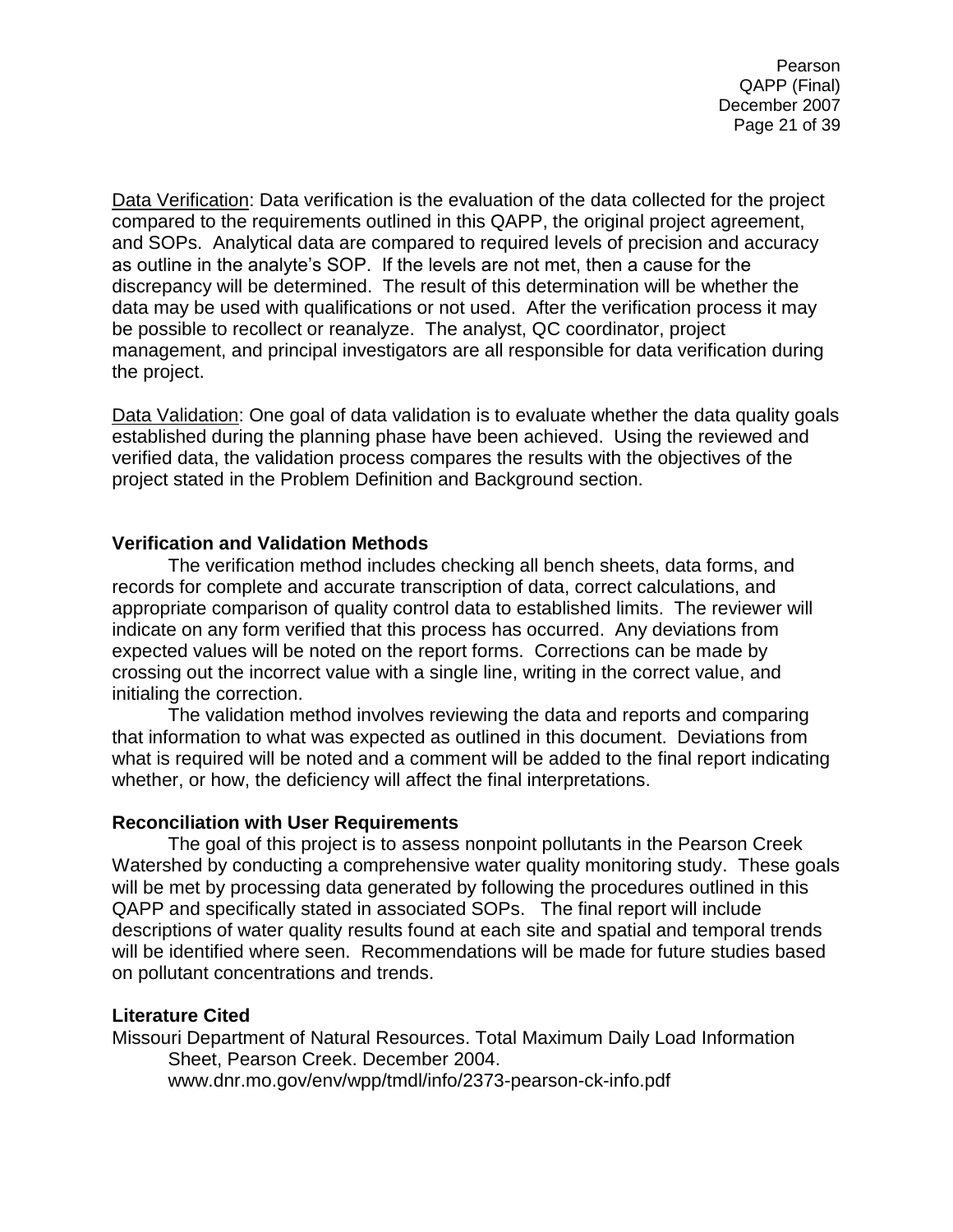- Richards, J.M., and T.B. Johnson. 2002. Water Quality, Selected Chemical Characteristics, and Toxicity of Base Flow and Urban Stormwater in the Pearson Creek and Wilsons Creek Basin, Greene County, Missouri, August 1999 to August 2000. U.S. Geological Survey Water Resources Investigations Report 02- 4124.
- United States Geological Survey. Wilson and Pearson Creek Stormwater Project January 12, 2005. http://mo.water.usgs.gov/current\_studies/richards/spfd/spfd2.htm
- Youngsteadt, N.W. 1995. The Deterioration of the Macroinvertebrate Fauna of Lower Pearson Creek Along the Eastern Edge of Springfield, Missouri With Comparison to Other Local Sampling Points Under Varying Influence From the City of Springfield. City Utilities, Springfield, Missouri.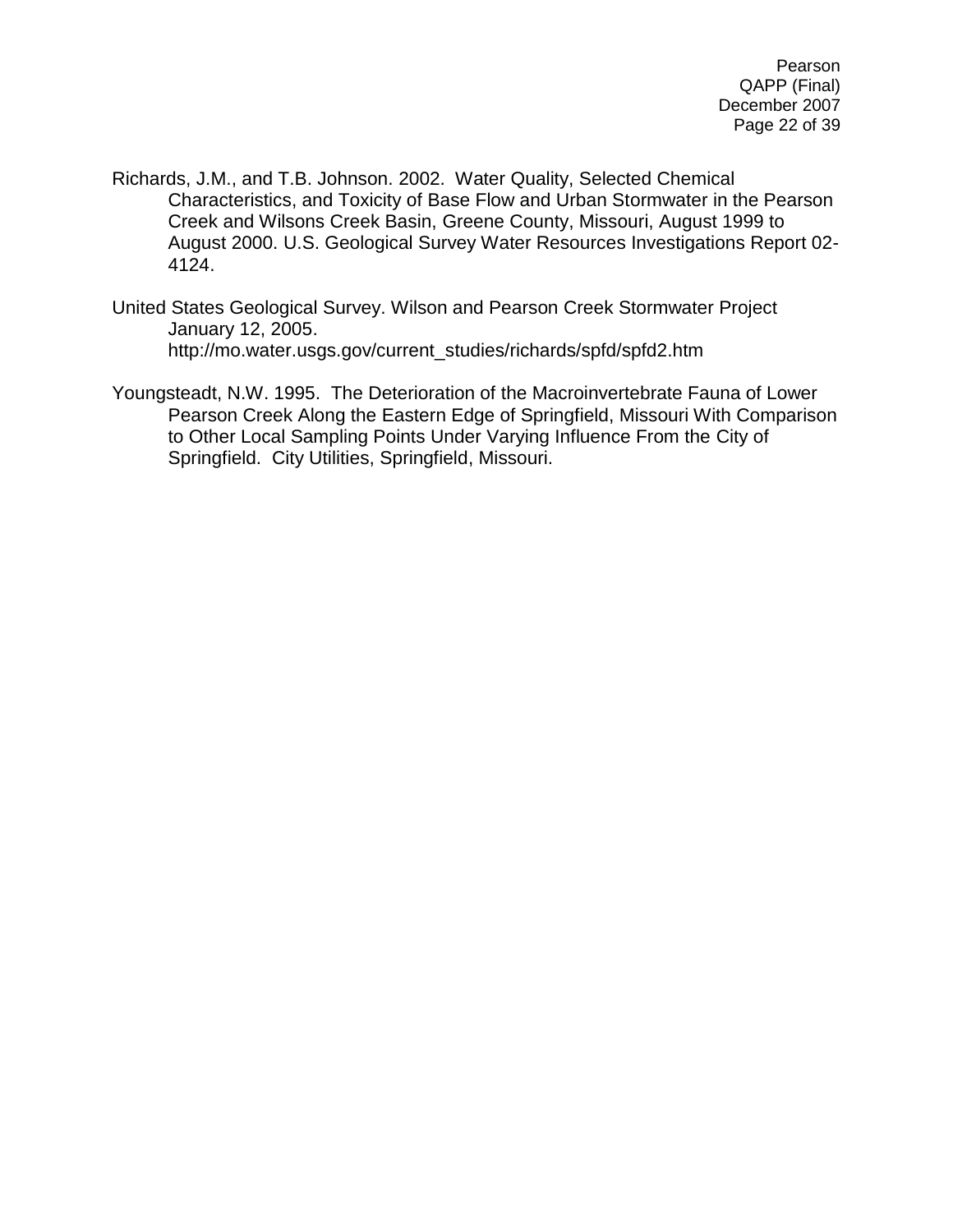# **TABLES Table 1. Personnel, Responsibilities and QAPP Receipt.**

<span id="page-22-1"></span><span id="page-22-0"></span>

| <b>Name and Title</b>                                                                | Organization                                                      | <b>Responsibilities</b>                                                                  | <b>Contact Information</b>                     | QAPP<br>Receipt/<br><b>Control</b><br>number |
|--------------------------------------------------------------------------------------|-------------------------------------------------------------------|------------------------------------------------------------------------------------------|------------------------------------------------|----------------------------------------------|
| Dr. Robert T. Pavlowsky<br>Director, Principal<br>Investigator                       | <b>Missouri State</b><br>University, OEWRI                        | Overall supervision of entire<br>project. Review data. Assign<br>tasks. Procure funding. | 417-836-8473<br>BobPavlowsky@MissouriState.edu |                                              |
| Heather Hoggard<br><b>OEWRI Laboratory</b><br>Director/<br><b>Project Supervisor</b> | <b>OEWRI</b>                                                      | Project coordination and<br>QA/QC coordination regarding<br>laboratory procedures.       | 417-836-3198<br>hhoggard@MissouriState.edu     | $\overline{2}$                               |
| Marc Owen<br>Research Specialist II/<br><b>Discharge Coordinator</b>                 | <b>OEWRI</b>                                                      | Staff gage plan and calibration<br>report.                                               | 417-836-3197<br>MOwen@MissouriState.edu        | 3                                            |
| Derek Martin<br><b>Research Specialist</b><br><b>GIS Manager</b>                     | <b>OEWRI</b>                                                      | Mapping, GIS functions.                                                                  | 417-836-3015<br>DJMartin@MissouriState.edu     | 4                                            |
| Dr. Jack Steiert, MSU<br>Faculty                                                     | <b>MSU Biology</b>                                                | Supervise bacteria analyses.                                                             | 417-836-6916<br>JohnSteiert@MissouriState.edu  | 5                                            |
| Dr. Richard Biagioni, MSU<br>Faculty                                                 | <b>MSU Chemistry</b>                                              | Supervise chemistry analyses.                                                            | 417-836-4649<br>RNBiagioni@MissouriState.edu   | 6                                            |
| Regina Kidwell, USEPA<br>Region 7 Administration,<br>KC                              | <b>United Stated</b><br>Environmental<br><b>Protection Agency</b> | <b>USEPA Oversight, KC</b>                                                               | 913-551-7788<br>kidwell.regina@epa.gov         | $\overline{7}$                               |
| Jaci Ferguson, USEPA<br>Region 7 Administration,<br>Springfield                      | <b>United States</b><br>Environmental<br><b>Protection Agency</b> | <b>USEPA Oversight, Springfield</b>                                                      | 417-575-8028<br>ferguson.jaci@epa.gov          | 8                                            |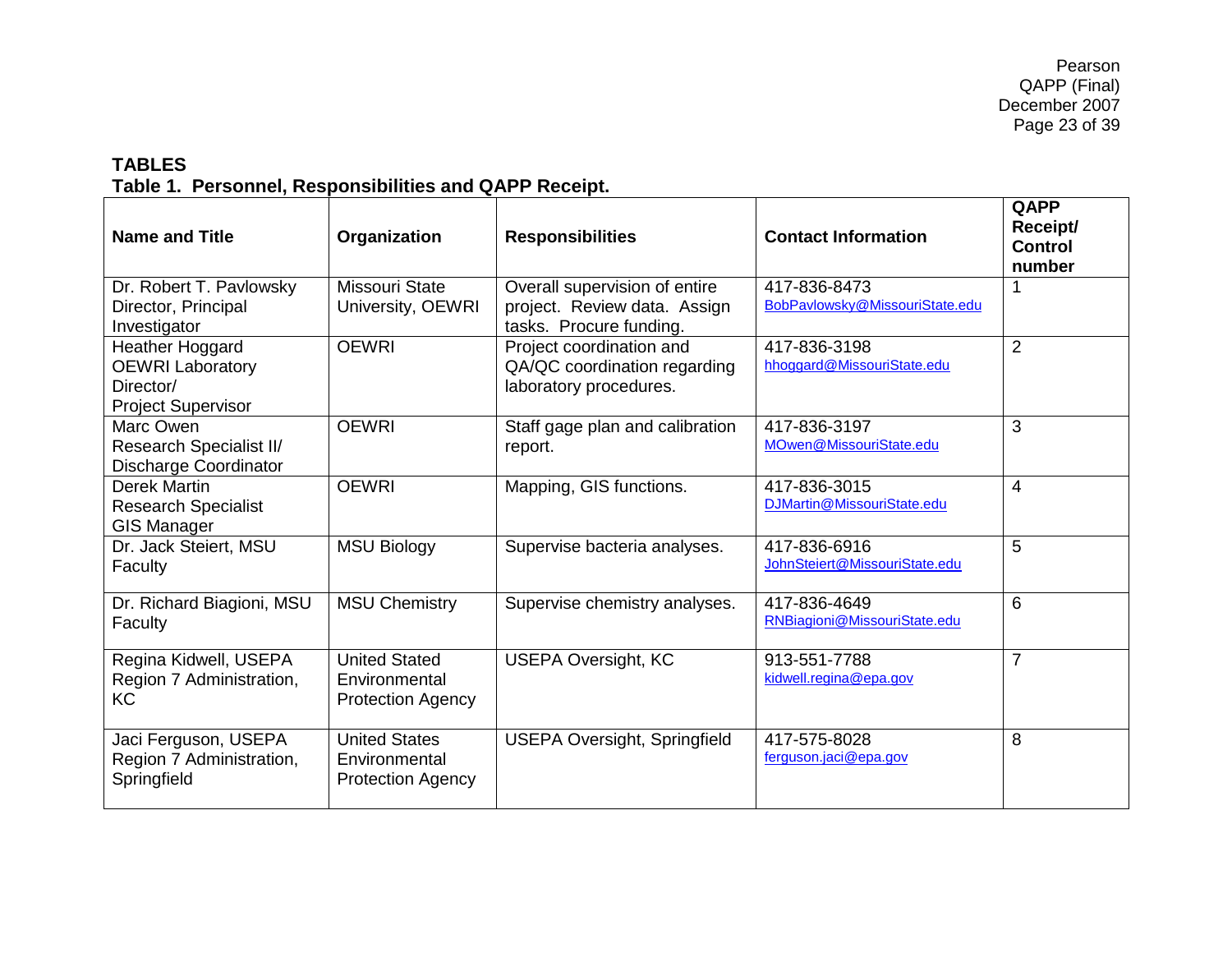Pearson QAPP (Final) December 2007 Page 24 of 39

| <b>Name and Title</b>                              | Organization                                                      | <b>Responsibilities</b>                                        | <b>Contact Information</b>                  | QAPP<br>Receipt/<br><b>Control</b><br>number |
|----------------------------------------------------|-------------------------------------------------------------------|----------------------------------------------------------------|---------------------------------------------|----------------------------------------------|
| Diane Harris, USEPA QA<br>Manager                  | <b>United States</b><br>Environmental<br><b>Protection Agency</b> | <b>USEPA QA Oversight</b>                                      | 913-551-7258<br>harris.dianee@epa.gov       | 9                                            |
| <b>Brian Swift</b><br><b>Graduate Assistant</b>    | <b>MSU</b>                                                        | Collect and analyze samples,<br>record maintenance, reporting. | 417-836-8705<br>swift000@MissouriState.edu  | 10                                           |
| <b>Anthony Saitta</b><br><b>Graduate Assistant</b> | <b>MSU</b>                                                        | Collect and analyze samples,<br>record maintenance, reporting. | 417-836-8705<br>Saitta311@MissouriState.edu | 11                                           |

# **Table 2.** Project Schedule Time Line.

<span id="page-23-0"></span>

| Activity                                                                  | Date (MM/DD/YYYY)             |                                       |                             | Deliverable<br>Due Date |  |
|---------------------------------------------------------------------------|-------------------------------|---------------------------------------|-----------------------------|-------------------------|--|
|                                                                           | <b>Anticipated Start Date</b> | Anticipated<br><b>Completion Date</b> | Deliverable                 |                         |  |
| Select sampling sites                                                     | 08/01/2007                    | 10/01/2007                            | Approved sample site<br>map | 12/7/2007               |  |
| <b>Laboratory Analysis</b><br>Training/Discharge<br>and Gage Calibration  | 08/01/2007                    | 12/31/2007                            | Memo                        | 12/31/2007              |  |
| <b>Bi-Monthly Water</b><br><b>Chemistry Sampling</b><br>and Storm Chasing | 02/01/2008                    | 04/30/2009                            | Memo                        | 04/30/2009              |  |
| Data Processing                                                           | 04/30/2009                    | 09/31/2009                            | Memo                        | 09/31/2009              |  |
| <b>Final Report</b>                                                       | 09/31/2009                    | 12/15/2009                            | Report                      | 12/15/2009              |  |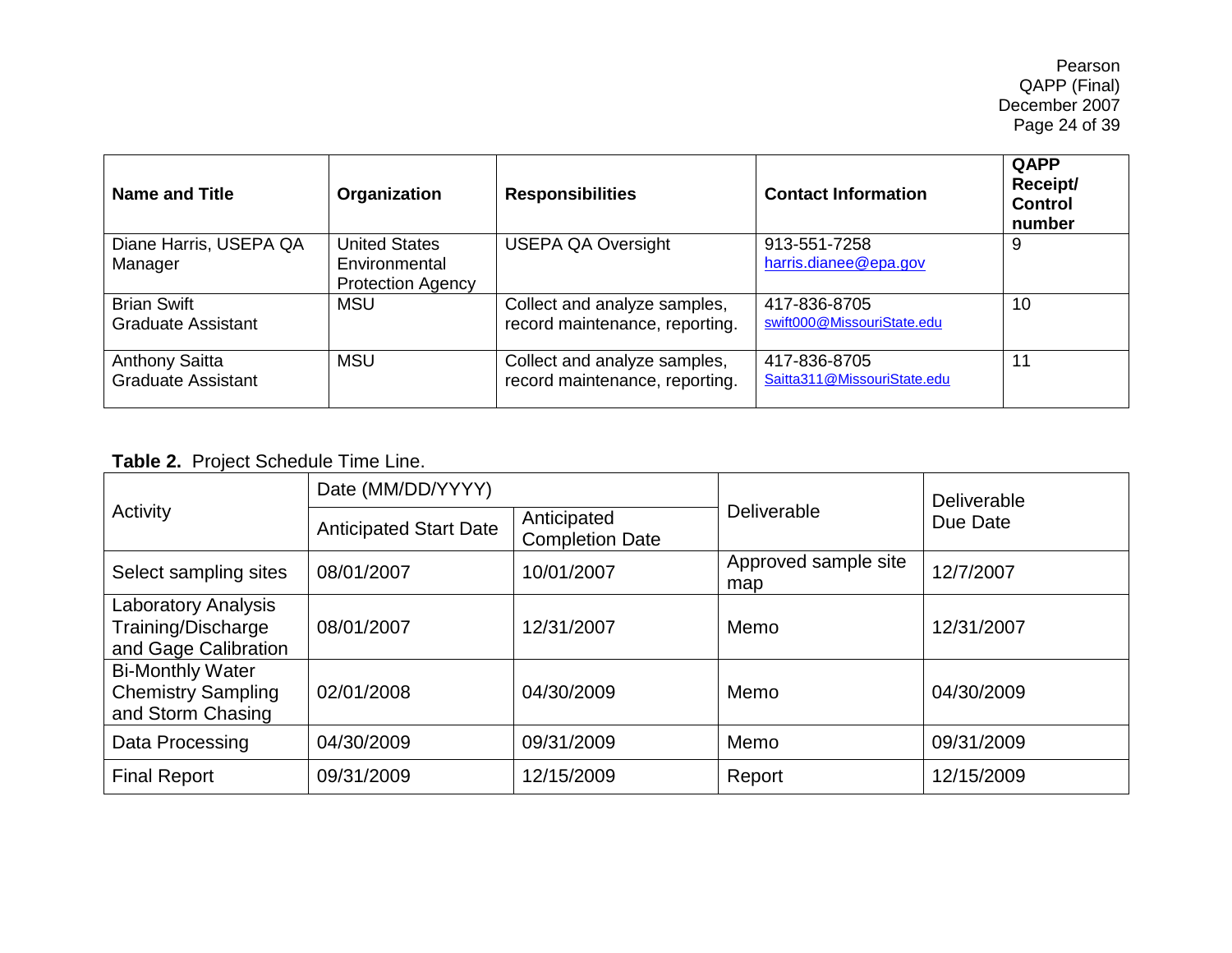<span id="page-24-0"></span>

| Site ID        | Location                                        | <b>UTM Northing</b> | <b>UTM Easting</b> | Flow<br>Conditions | Drainage<br>Area<br>(km2) | $\%$<br>High<br>Den<br>Urban | $\frac{9}{6}$<br>Low<br>Den<br>Urban | $\%$<br>Barren | $\%$<br>Crops | ℅<br>Grass | $\%$<br>Forest | $\%$<br>Water |
|----------------|-------------------------------------------------|---------------------|--------------------|--------------------|---------------------------|------------------------------|--------------------------------------|----------------|---------------|------------|----------------|---------------|
| M1             | Box culvert at SH OO ds of 144                  | 4123522.19517       | 486533.31783       | Ephemeral          | 4.4                       | 5                            | 3.9                                  | 2.4            | 17.9          | 55.2       | 15.3           | 0.3           |
| T1             | 2 cell box culvert on Spring Trib at<br>FR 213  | 4121522.61925       | 486717.72696       | Perennial          |                           |                              |                                      | Spring         |               |            |                |               |
| M <sub>2</sub> | 3 cell box culvert on FR 213                    | 4121400.53863       | 486639.02496       | Perennial          | 13.3                      | 5.7                          | 5.7                                  | 1.9            | 8.7           | 68.9       | 8.9            | 0.2           |
| T <sub>2</sub> | 2 cell box culvert FR 116                       | 4121182.43579       | 484905.13006       | Ephemeral          | 1.9                       | 4.7                          | 18.1                                 | 0              | 11.2          | 56         | 9.7            | 0.3           |
| M3             | Bridge at SH YY                                 | 4119560.78905       | 484842.28041       | Perennial          | 25.8                      | 3.4                          | 4.7                                  | 1.2            | 8.2           | 70.7       | 11.4           | 0.3           |
| T <sub>3</sub> | Arched culvert at SHYY east of<br>main channel  | 4119591.42812       | 484171.59435       | Ephemeral          | 1.6                       | 1                            | 12.9                                 | $\Omega$       | 0.1           | 73         | 13             | $\Omega$      |
| T <sub>4</sub> | 2 cell box culvert on Pearson<br>Meadow Lane    | 4118849.23309       | 481820.29250       | Ephemeral          | 6.0                       | 8                            | 9.1                                  | $\Omega$       | 6.1           | 71.5       | 5.2            | $\Omega$      |
| M4             | 4 barrel culvert on FR 193                      | 4117844.43832       | 482370.44037       | Perennial          | 33.9                      | 2.9                          | 5.1                                  | $\mathbf{1}$   | 7.5           | 69.3       | 13.9           | 0.3           |
| T <sub>5</sub> | 2 barrel culvert on FR 193                      | 4116296.04848       | 482412.88941       | Ephemeral          | 1.9                       | $\overline{2}$               | 29.1                                 | 0.1            | 0.3           | 42.1       | 26.5           | $\Omega$      |
| M <sub>5</sub> | Bridge at FR 144                                | 4115674.97305       | 482244.35293       | Perennial          | 48.6                      | 3.8                          | 9.2                                  | 0.7            | 6             | 65.2       | 14.9           | 0.3           |
| T <sub>6</sub> | Pond Control Structure at<br>Leaning Tree Lane  | 4115616.08981       | 482112.41964       | Ephemeral          | 3.2                       | 19.6                         | 48.1                                 | $\Omega$       | 0.9           | 16.5       | 13.8           | 1.1           |
| M <sub>6</sub> | Bridge at FR 148 s of SH D                      | 4114633.63151       | 482384.73405       | Perennial          | 53.4                      | 4.7                          | 12.4                                 | 0.6            | 5.5           | 61.2       | 15.2           | 0.4           |
| T7             | Box culvert on Deer Run lane                    | 4114231.38410       | 482341.89238       | Ephemeral          | 2.0                       | 22.2                         | 35.8                                 | $\mathbf 0$    | 0.3           | 24.7       | 16.9           | $\mathbf 0$   |
| M <sub>7</sub> | Box culvert on FR 193                           | 4114039.47091       | 482562.42928       | Perennial          | 55.5                      | 5.4                          | 13.7                                 | 0.6            | 5.3           | 59.4       | 15.2           | 0.3           |
| M8             | At John Hopkins property near<br>the confluence | 4113471.08880       | 482613.03404       | Perennial          | 57.9                      | 6                            | 14.4                                 | 0.6            | 5.1           | 57.9       | 15.7           | 0.3           |

# **Table 3. Sample Site Summary**

Coordinate system = UTM NAD83 Zone 15

Perennial = Flow throughout entire year

Ephemeral = Flow during storms or precipitation events

Spring = Outflow of the Jones Spring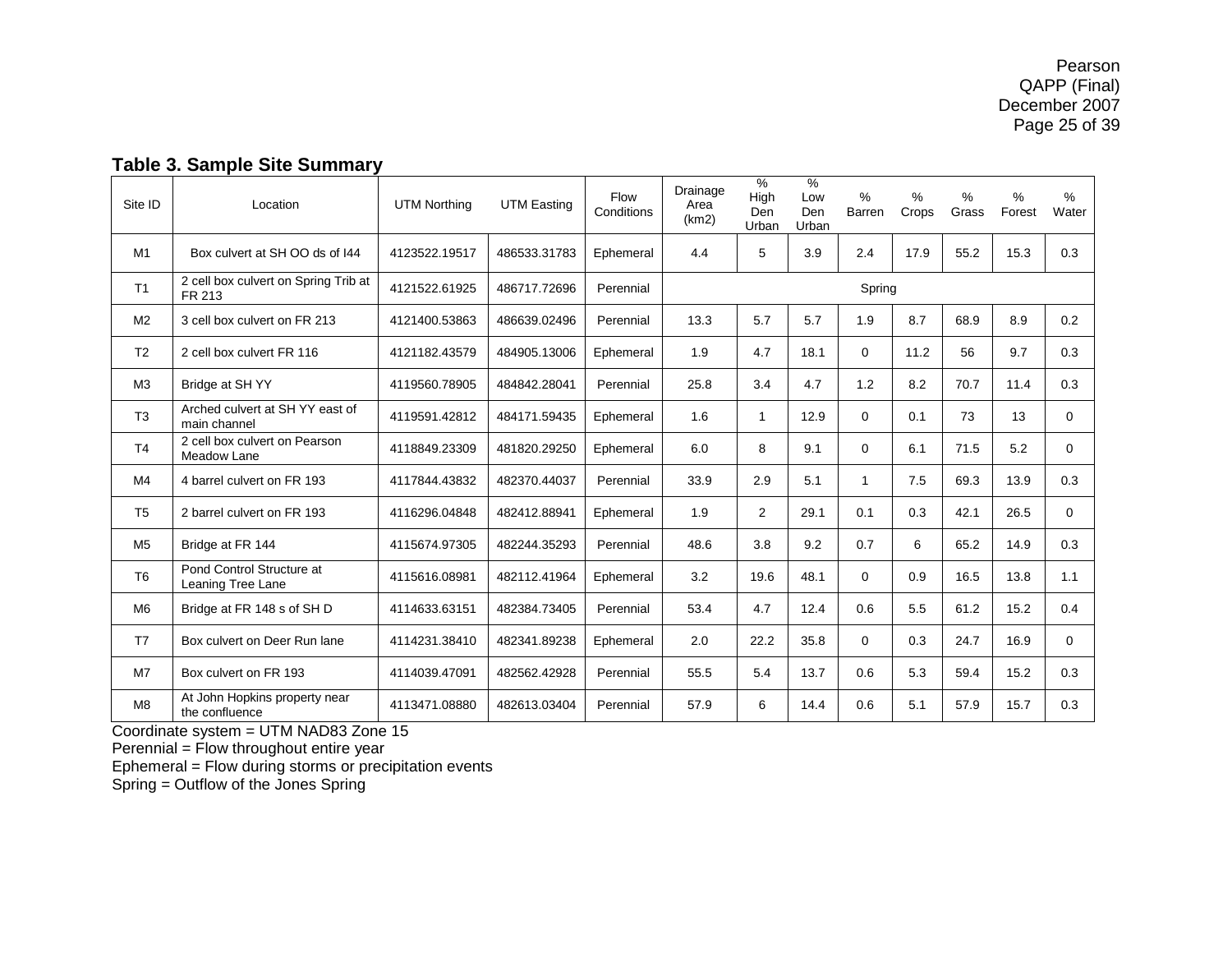# **Table 4. Sampling Techniques**

<span id="page-25-0"></span>

| <b>Sampling Device or</b><br><b>Procedure</b> | <b>Collected By</b>      | <b>Sites</b>                               | Location      | <b>Number</b><br>collected                                                     | <b>Analytes</b>               |
|-----------------------------------------------|--------------------------|--------------------------------------------|---------------|--------------------------------------------------------------------------------|-------------------------------|
| <b>Manual Grab Sample</b>                     | <b>Project Assistant</b> | Permanent and<br>Ephemeral<br><b>Sites</b> | Stream        | $Fixed-Interval =$<br>2 per month<br>Storm-chasing $=$<br>up to 2 per<br>month | <b>Nutrients</b>              |
| <b>Manual Grab Sample</b>                     | <b>Project Assistant</b> | Permanent and<br>Ephemeral<br><b>Sites</b> | <b>Stream</b> | $Fixed-Interval =$<br>2 per month<br>Storm-chasing $=$<br>up to 2 per<br>month | <b>Metals</b>                 |
| <b>Manual Grab Sample</b>                     | <b>Project Assistant</b> | Permanent<br><b>Sites</b>                  | <b>Stream</b> | $Fixed-Interval =$<br>2 per month                                              | <b>Bacteria</b>               |
| <b>Manual Grab Sample</b>                     | <b>Project Assistant</b> | Permanent<br><b>Sites</b>                  | <b>Stream</b> | $Fixed-Interval =$<br>2 per month                                              | Microbial Tracking            |
| <b>Manual Grab Sample</b>                     | <b>Project Assistant</b> | Permanent<br><b>Sites</b>                  | <b>Stream</b> | $Fixed-Interval =$<br>2 per month<br>Storm-chasing $=$<br>up to 2 per<br>month | <b>Total Suspended Solids</b> |
| In situ                                       | <b>Project Assistant</b> | Permanent and<br>Ephemeral<br><b>Sites</b> | <b>Stream</b> | $Fixed-Interval =$<br>2 per month<br>Storm-chasing $=$<br>up to 2 per<br>month | Temperature                   |
| In situ                                       | <b>Project Assistant</b> | Permanent and<br>Ephemeral<br><b>Sites</b> | <b>Stream</b> | $Fixed-Interval =$<br>2 per month<br>Storm-chasing $=$<br>up to 2 per<br>month | pH                            |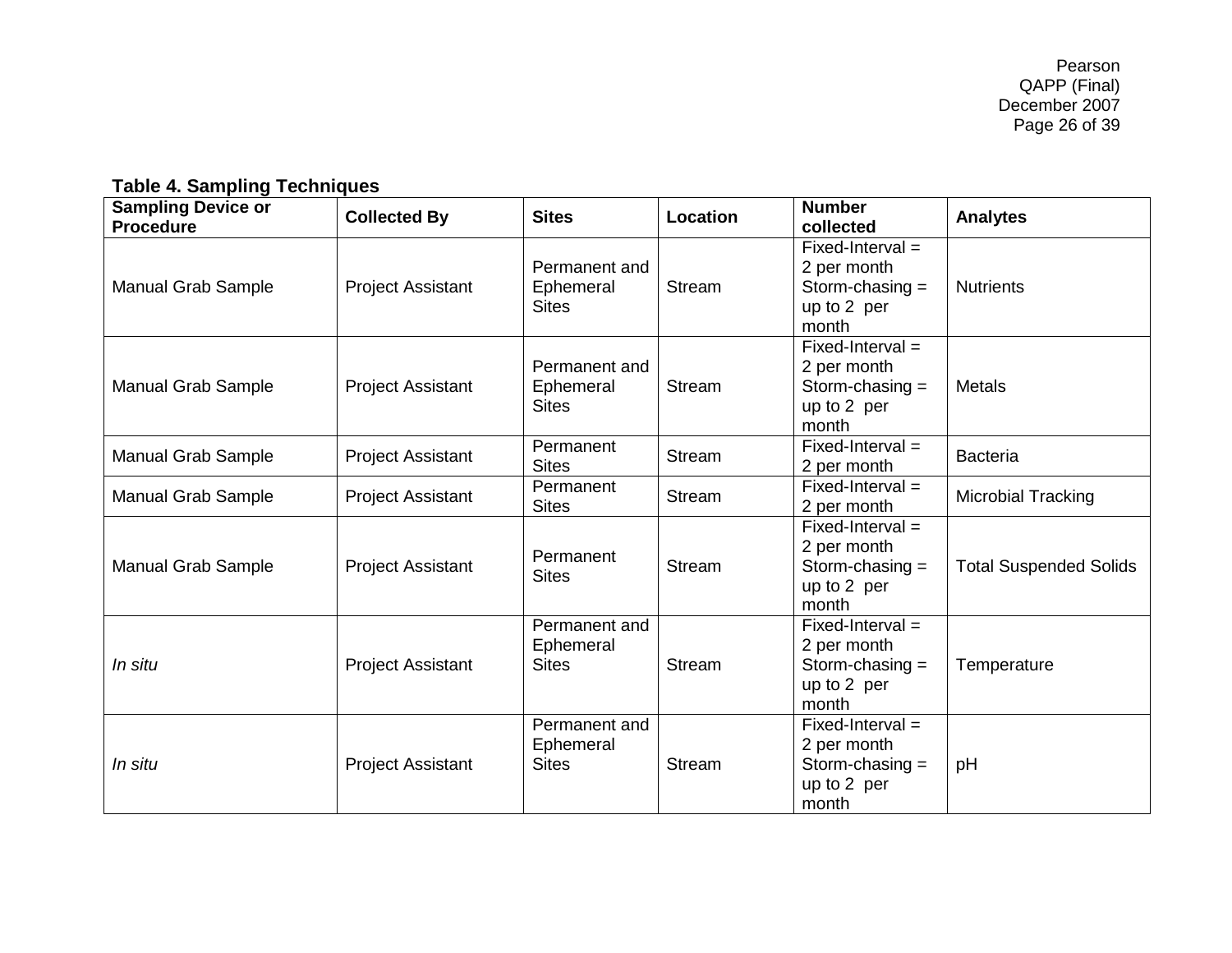| In situ | <b>Project Assistant</b> | Permanent and<br>Ephemeral<br>Sites        | Stream        | $Fixed-Interval =$<br>2 per month<br>Storm-chasing $=$<br>up to 2 per<br>month | Conductivity            |
|---------|--------------------------|--------------------------------------------|---------------|--------------------------------------------------------------------------------|-------------------------|
| In situ | <b>Project Assistant</b> | Permanent and<br>Ephemeral<br><b>Sites</b> | <b>Stream</b> | $Fixed-Interval =$<br>2 per month<br>Storm-chasing $=$<br>up to 2 per<br>month | D.O.                    |
| In situ | <b>Project Assistant</b> | Permanent and<br>Ephemeral<br><b>Sites</b> | Stream        | $Fixed-Interval =$<br>2 per month<br>Storm-chasing $=$<br>up to 2 per<br>month | Turbidity               |
| In situ | <b>Project Assistant</b> | Permanent and<br>Ephemeral<br><b>Sites</b> | Stream        | $Fixed-Interval =$<br>2 per month<br>Storm-chasing $=$<br>up to 2 per<br>month | <b>Staff Gage Stage</b> |

# **Table 5. Measurement Performance Criteria.**

<span id="page-26-0"></span>

| <b>Matrix = Water</b> | <b>Sampling Procedure = Grab Sample</b> |                               |                                                   |                                                        |
|-----------------------|-----------------------------------------|-------------------------------|---------------------------------------------------|--------------------------------------------------------|
| <b>Parameter</b>      | <b>SOP</b>                              | <b>Data Quality Indicator</b> | <b>Measurement</b><br><b>Performance Criteria</b> | QC Sample Type to<br>assess Measurement<br>Performance |
| <b>Total Nitrogen</b> | 3020R01 TotalN                          | Accuracy                      | ±20%                                              | LB, LS                                                 |
|                       |                                         | <b>Bias</b>                   | ±20%                                              | LB, LS                                                 |
|                       |                                         | Precision                     | $± 20\%$ RPD                                      | LD                                                     |
|                       |                                         | Sensitivity                   | $\leq$ 0.1 mgN/L                                  | MDL, LRB                                               |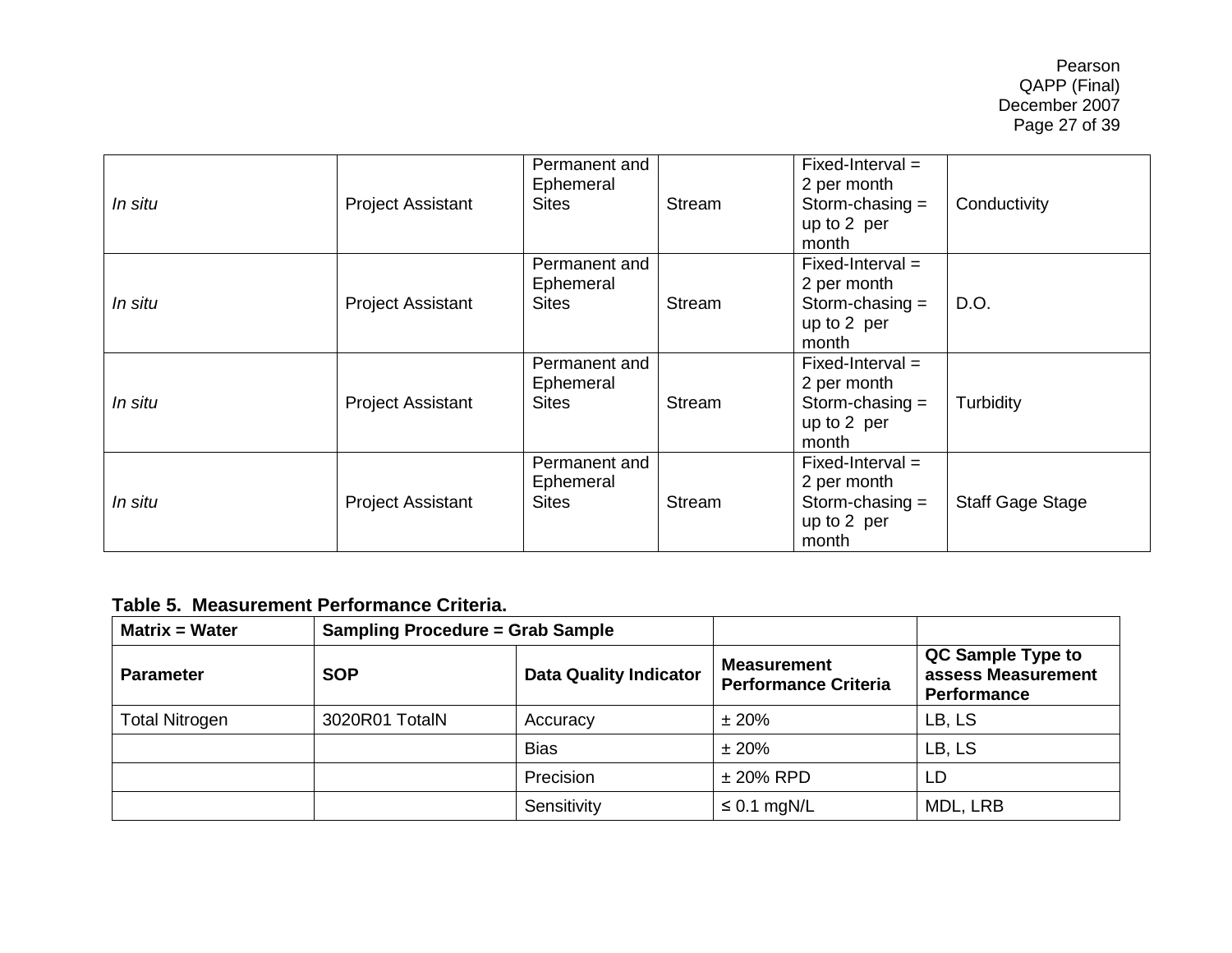Pearson QAPP (Final) December 2007 Page 28 of 39

| <b>Matrix = Water</b>         | <b>Sampling Procedure = Grab Sample</b>     |             |                                                   |                                                               |
|-------------------------------|---------------------------------------------|-------------|---------------------------------------------------|---------------------------------------------------------------|
| <b>Parameter</b>              | <b>Data Quality Indicator</b><br><b>SOP</b> |             | <b>Measurement</b><br><b>Performance Criteria</b> | QC Sample Type to<br>assess Measurement<br><b>Performance</b> |
| <b>Total Phosphorus</b>       | 3010R01 TotalP                              | Accuracy    | ±20%                                              | LB, LS                                                        |
|                               |                                             | <b>Bias</b> | ± 20%                                             | LB, LS                                                        |
|                               |                                             | Precision   | $± 20\%$ RPD                                      | <b>LD</b>                                                     |
|                               |                                             | Sensitivity | $\leq$ 0.005 mgP/L                                | MDL, LRB                                                      |
| Total Metals (Pb, Cu,<br>Zn)  | <b>Micro Total Trace</b><br><b>Metals</b>   | Accuracy    | ±20%                                              | LB, LS                                                        |
|                               | ICP metals                                  | <b>Bias</b> | ±20%                                              | LB, LS                                                        |
|                               |                                             | Precision   | $± 20\%$ RPD                                      | LD                                                            |
|                               |                                             | Sensitivity | <b>Metal and Matrix</b><br>Dependent              | MDL, LRB                                                      |
| Escherichia coli              | 6010R01 Ecoli IDEXX                         | Accuracy    | <b>NA</b>                                         | <b>ND</b>                                                     |
|                               |                                             | <b>Bias</b> | <b>NA</b>                                         | <b>ND</b>                                                     |
|                               |                                             | Precision   | $± 20\%$ RPD                                      | FD, LD                                                        |
|                               |                                             | Sensitivity | 1 MPN/100mL                                       | <b>LRB</b>                                                    |
| Microbial Tracking            | <b>DNA</b>                                  | Accuracy    | <b>DNA Ladder Used</b>                            | <b>LB</b>                                                     |
|                               |                                             | <b>Bias</b> | <b>NA</b>                                         | <b>LB</b>                                                     |
|                               |                                             | Precision   | <b>Base Pair Specific</b>                         | FD, LD                                                        |
|                               |                                             | Sensitivity | <b>Base Pair Specific</b>                         | <b>LRB</b>                                                    |
| <b>Total Suspended Solids</b> | <b>TSSolids</b>                             | Accuracy    | ±20%                                              | LB                                                            |
|                               |                                             | <b>Bias</b> | ±20%                                              | <b>LB</b>                                                     |
|                               |                                             | Precision   | $± 20\%$ RPD                                      | LD                                                            |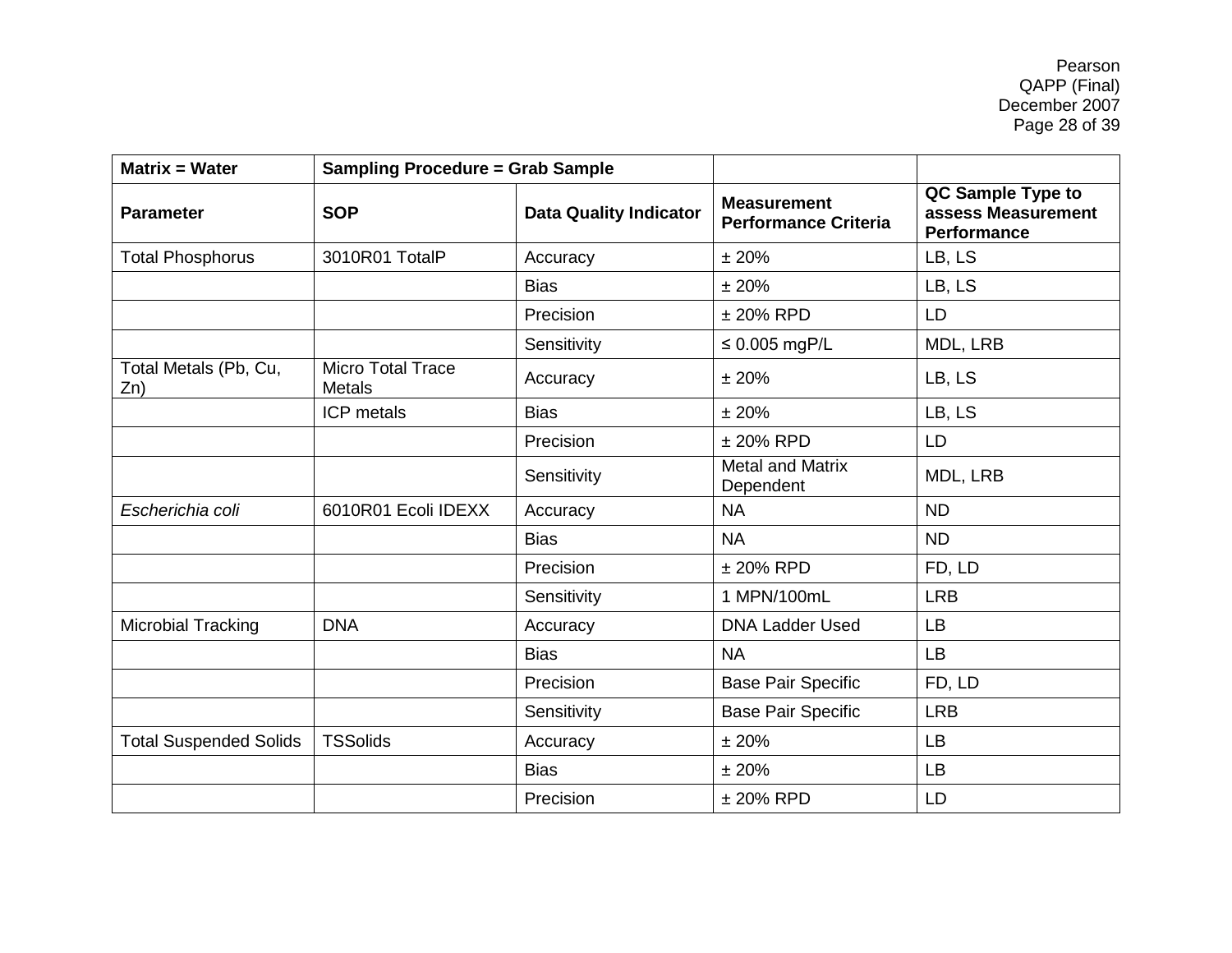Pearson QAPP (Final) December 2007 Page 29 of 39

| <b>Sampling Procedure = Grab Sample</b><br><b>Matrix = Water</b> |                 |                               |                                                   |                                                               |
|------------------------------------------------------------------|-----------------|-------------------------------|---------------------------------------------------|---------------------------------------------------------------|
| <b>Parameter</b>                                                 | <b>SOP</b>      | <b>Data Quality Indicator</b> | <b>Measurement</b><br><b>Performance Criteria</b> | QC Sample Type to<br>assess Measurement<br><b>Performance</b> |
|                                                                  |                 | Sensitivity                   | $\leq 0.5$ mg/L                                   | MDL, LRB                                                      |
| pH                                                               | Eureka Snapshot | Accuracy                      | ± 20%                                             | Reference standard                                            |
|                                                                  |                 | <b>Bias</b>                   | ±20%                                              | Reference standard                                            |
|                                                                  |                 | Precision                     | $± 20\%$ RPD                                      | LD, FD                                                        |
|                                                                  |                 | Sensitivity                   | 1 unit                                            | <b>NA</b>                                                     |
| Temperature                                                      | Eureka Snapshot | Accuracy                      | <b>NA</b>                                         | <b>ND</b>                                                     |
|                                                                  |                 | <b>Bias</b>                   | <b>NA</b>                                         | <b>ND</b>                                                     |
|                                                                  |                 | Precision                     | $± 20\%$ RPD                                      | FD, LD                                                        |
|                                                                  |                 | Sensitivity                   | $0^{\circ}$ C                                     | Ice bath                                                      |
| Conductivity                                                     | Eureka Snapshot | Accuracy                      | ±20%                                              | LB, LS                                                        |
|                                                                  |                 | <b>Bias</b>                   | <b>NA</b>                                         | <b>ND</b>                                                     |
|                                                                  |                 | Precision                     | $± 20\%$ RPD                                      | FD, LD                                                        |
|                                                                  |                 | Sensitivity                   | $0$ mS/m                                          | <b>LRB</b>                                                    |
| Dissolved Oxygen                                                 | Eureka Snapshot | Accuracy                      | ± 20%                                             | LB, LS                                                        |
|                                                                  |                 | <b>Bias</b>                   | <b>NA</b>                                         | <b>ND</b>                                                     |
|                                                                  |                 | Precision                     | $± 20\%$ RPD                                      | FD, LD                                                        |
|                                                                  |                 | Sensitivity                   | $0$ mS/m                                          | <b>LRB</b>                                                    |
| Turbidity                                                        | Eureka Snapshot | Accuracy                      | ± 20%                                             | <b>LFB</b>                                                    |
|                                                                  |                 | <b>Bias</b>                   | ±20%                                              | <b>LFB</b>                                                    |
|                                                                  |                 | Precision                     | $± 20\%$ RPD                                      | LD, FD                                                        |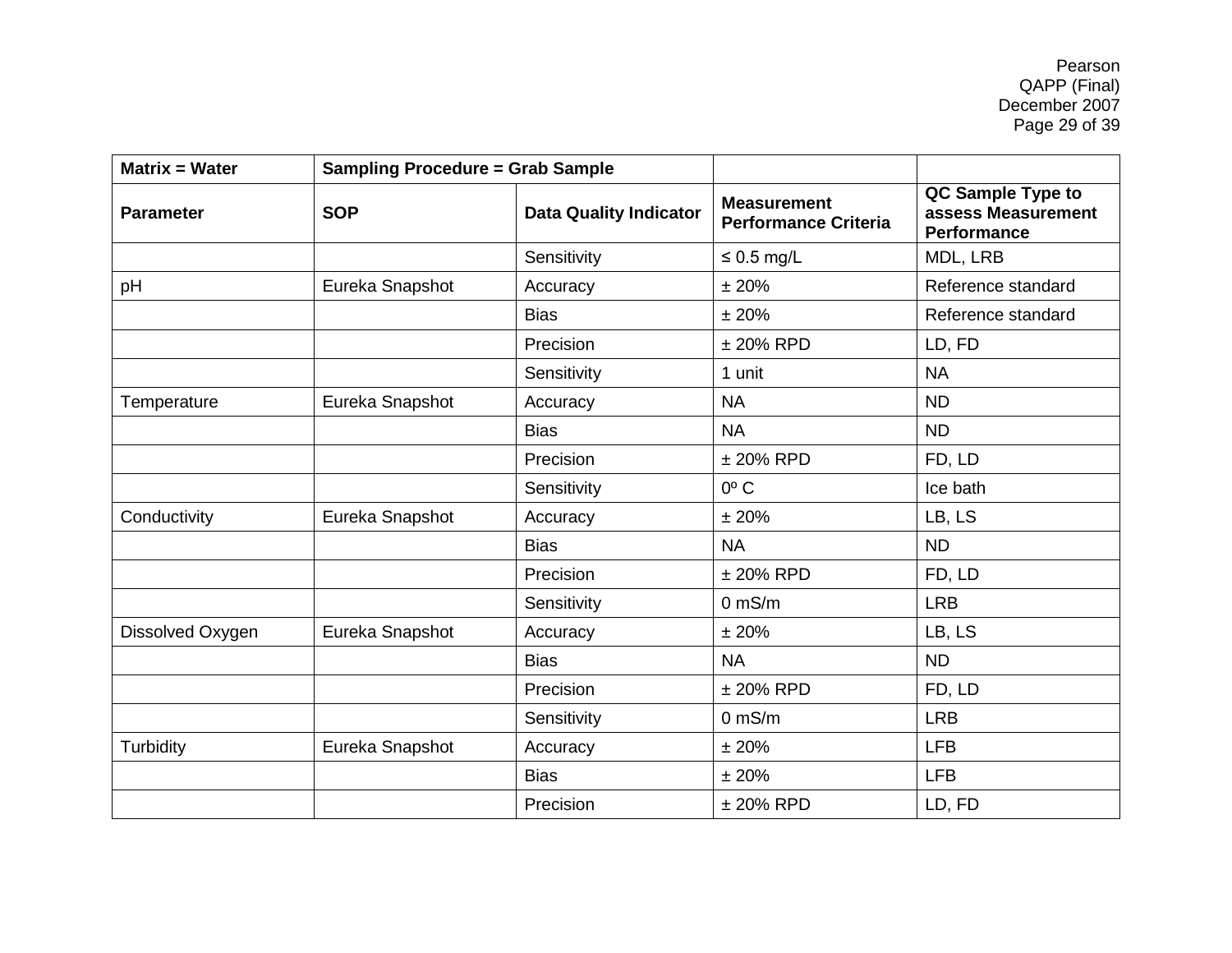Pearson QAPP (Final) December 2007 Page 30 of 39

| <b>Matrix = Water</b> | <b>Sampling Procedure = Grab Sample</b> |                               |                                                   |                                                               |
|-----------------------|-----------------------------------------|-------------------------------|---------------------------------------------------|---------------------------------------------------------------|
| <b>Parameter</b>      | <b>SOP</b>                              | <b>Data Quality Indicator</b> | <b>Measurement</b><br><b>Performance Criteria</b> | QC Sample Type to<br>assess Measurement<br><b>Performance</b> |
|                       |                                         | Sensitivity                   | 1 NTU                                             | ∟RB                                                           |

\*LB = Laboratory Blank (reference sample), LM = Laboratory Spike

LD = Laboratory Duplicate, FD = Field Duplicate, LRB = Laboratory Reagent Blank, MDL = Method Detection Limit

ND = Not Determined, NA = Not Applicable, RPD = Relative Percent Difference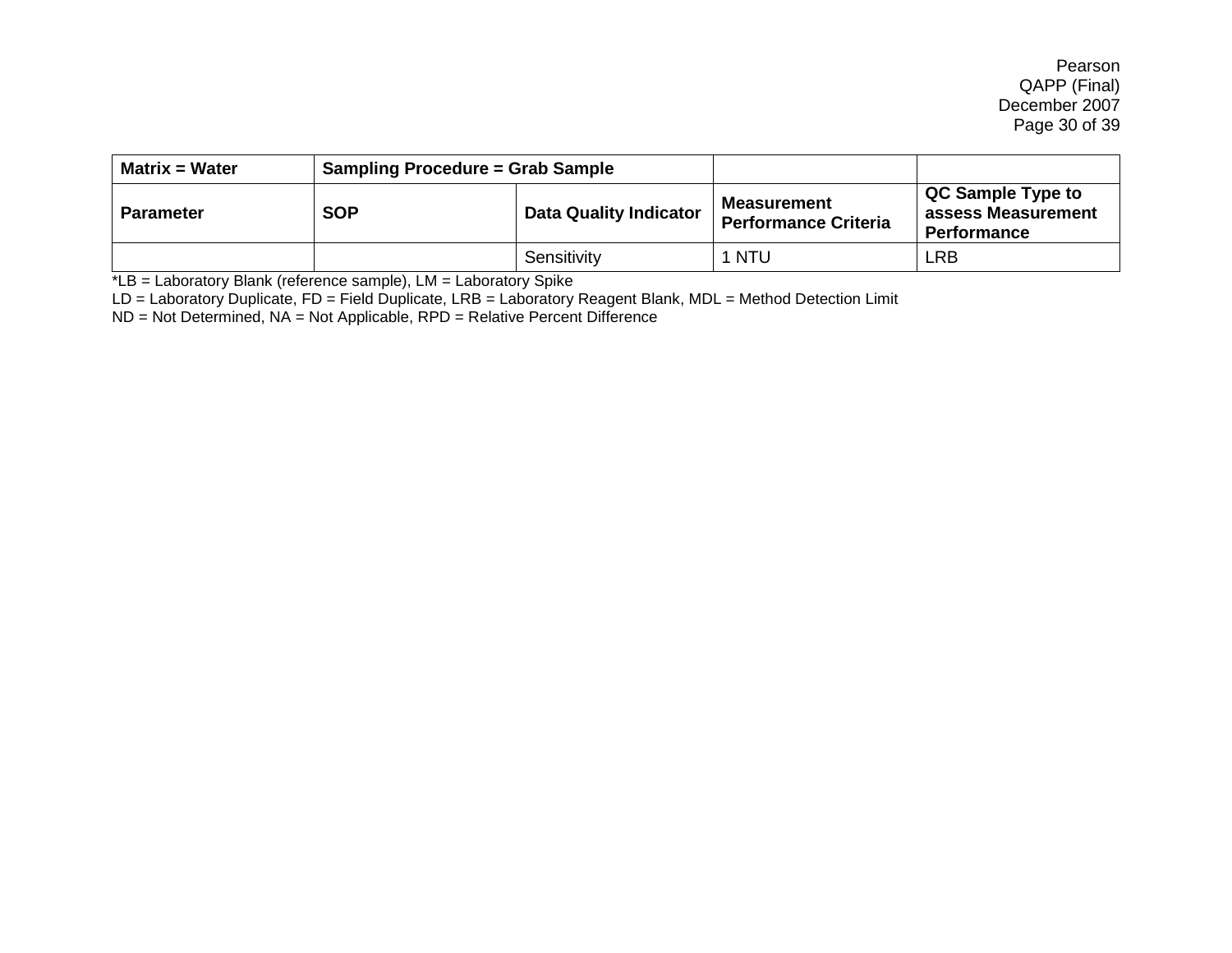Pearson QAPP (Final) December 2007 Page 31 of 39

| Site ID        | <b>Structure/Channel</b><br><b>Type and Location</b>           | <b>Structure/Channel</b><br><b>Size</b>                    | <b>Stage Measurement</b> | Q<br><b>Equation Used</b> |
|----------------|----------------------------------------------------------------|------------------------------------------------------------|--------------------------|---------------------------|
| M1             | Box culvert at SH OO ds of 144 w/ concrete floor               | $W = 2.23 m$<br>$D = 1.23 m$<br>$S = 1%$                   | Stage Gage               | Manning                   |
| T <sub>1</sub> | 2 cell box culvert on Spring Trib at FR 213 w/ concrete floor  | $W = 1.24 m$<br>$D = 0.64$ m<br>$S = 1.54 %$               | Stage Gage               | Manning                   |
| M <sub>2</sub> | 4 cell box culvert on FR 213 w/ concrete floor                 | $W = 1.86 m$<br>$D = 1.22 m$<br>$S = 1%$                   | Stage Gage               | Manning                   |
| T <sub>2</sub> | 2 cell box culvert FR 116 w/ concrete floor                    | $W = 2.43 m$<br>$D = 1.52 m$<br>$S = 2.6 %$                | Stage Gage               | Manning                   |
| M3             | Bridge at SH YY, concrete sides and natural bottom             | $W = 2.23 m*$<br>$D = 1.23$ m <sup>*</sup><br>$S = 0.07 %$ | Stage Gage               | Manning                   |
| T <sub>3</sub> | Culvert at SH YY east of main channel w/ natural bottom        | $W = 3.5 m$<br>$D = 0.92$ m<br>$S = 1%$                    | Stage Gage               | Manning                   |
| T <sub>4</sub> | 2 cell box culvert on Pearson Meadow Lane w/ concrete floor    | $W = 2.44$ m<br>$D = 1.4 m$<br>$S = 0.87 %$                | Stage Gage               | Manning                   |
| M4             | 4 barrel corrugated metal pipe culvert on FR 193               | Dia = 1.23 m<br>$S = 0.17 %$                               | Stadia Rod               | Manning                   |
| T <sub>5</sub> | 2 barrel corrugated metal pipe culvert on FR 193               | $Dia = 1.8 m$<br>$S = 0.9 %$                               | Stadia Rod               | Manning                   |
| M <sub>5</sub> | Natural Channel at FR 144 Bridge                               | $W = 12.3 m*$<br>$D = 0.65$ m <sup>*</sup><br>$S = 0.33%$  | Stage Gage               | Manning                   |
| T <sub>6</sub> | Broad Crested Weir Pond Control Structure at Leaning Tree Lane | $WL = 4.12 m$<br>$WH = 1.06 m$                             | Stage Gage               | Weir                      |
| M <sub>6</sub> | Bridge at FR 148 s of SH D                                     | n/a                                                        | Internet                 | <b>USGS Gage</b>          |
| T7             | Box culvert on Deer Run lane w/ concrete floor                 | $W = 2.23 m$<br>$D = 1.23 m$<br>$S = 0.19 %$               | Stage Gage               | Manning                   |
| M7             | Box culverts on FR 193 w/ concrete floors                      | $W = 2.45 m$<br>$D = 1.2 m$<br>$S = 1%$                    | Stage Gage               | Manning                   |
| M8             | Natural channel At John Hopkins property near confluence       | $W = 18.7 m*$<br>$D = 1.16$ m <sup>*</sup><br>$S = 1%$     | Stage Gage               | Manning                   |

# **Table 6. Site Information for Discharge Determination**

 $W = width$ 

 $D$  = mean depth

 $S =$  bed slope %

Dia = diameter

WL = weir length

 $WH =$  total weir height

\* = measurements at total channel capacity = top of bank

Manning Equation (Ward and Elliot, 1995) = V = 1/n( $R^{0.66}$ )( $S^{0.5}$ )

Broad-Crested Weir (Greene County Storm Water Design Standards, 1999) = Q = C(L)(H<sup>1.5</sup>)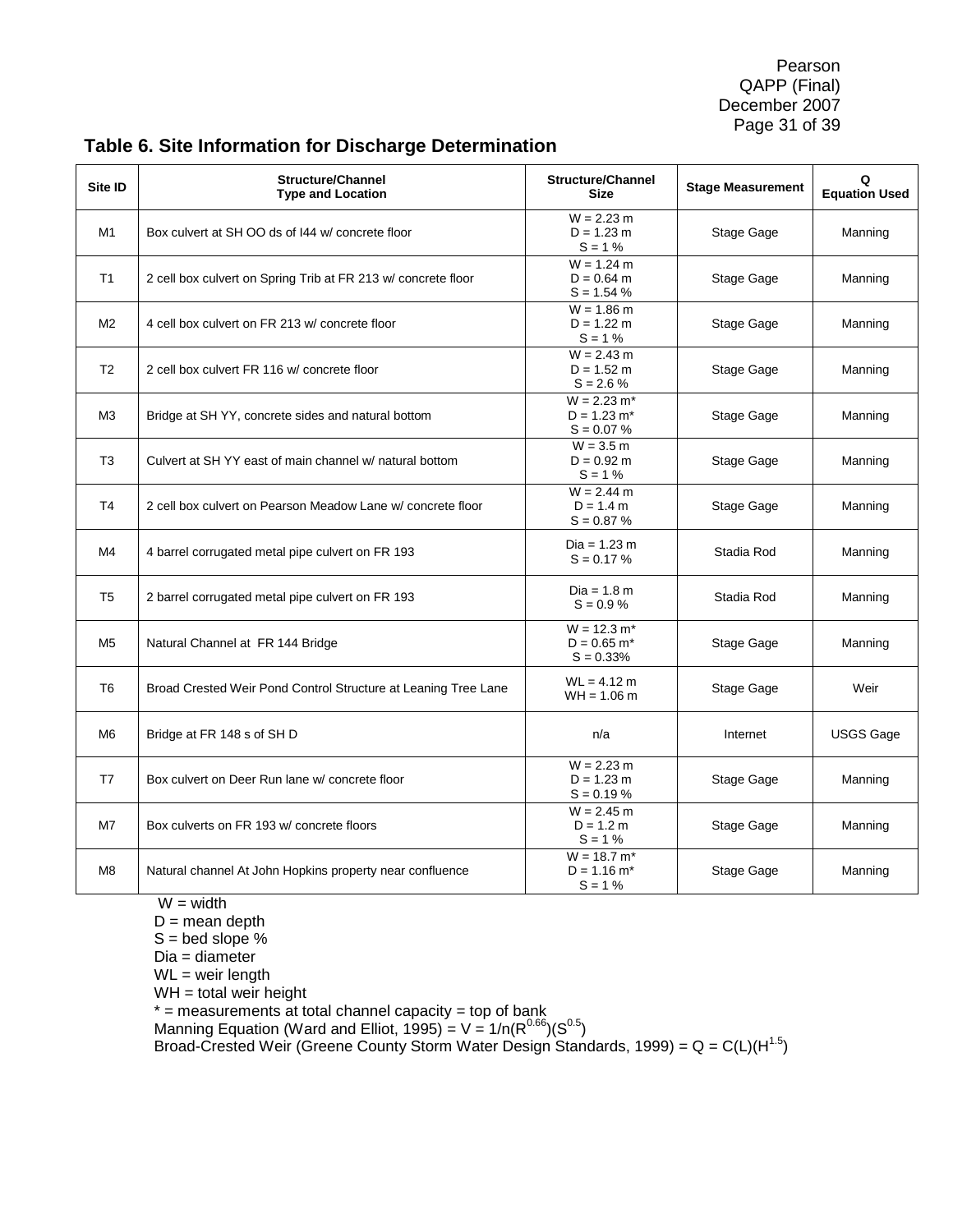<span id="page-31-0"></span>

| rable r. Sample Collection Conditions for Analytes.    |                         |                                         |                                             |                     |                          |  |
|--------------------------------------------------------|-------------------------|-----------------------------------------|---------------------------------------------|---------------------|--------------------------|--|
| Analyte                                                | <b>Bottle Type</b>      | <b>Bottle Size</b>                      | <b>Preservative</b>                         | <b>Holding time</b> | <b>SOP Reference</b>     |  |
| <b>Total Nitrogen</b>                                  | Plastic                 | 500 ml                                  | $H_2SO_4$ to pH $\leq$ 2<br>Ice             | 28 days             | 3020R01 TotalN           |  |
| <b>Total Phosphorus</b>                                | Plastic                 | 500 ml                                  | $H_2SO_4$ to pH $\leq$ 2<br>Ice             | 28 days             | 3010R01 TotalP           |  |
| Total Metals (Pb, Cu, Zn)                              | Plastic                 | 500 ml                                  | Trace Metal $HNO3$<br>to $pH \leq 2$<br>lce | 6 months            | Micro Total Trace Metals |  |
| E. coli                                                | Thio-bag                | 100 ml                                  | Ice                                         | 3 hours             | 4010R01 Ecoli IDEXX      |  |
| Microbes (Bac32F,<br>CF128F, CF193F,<br><b>HF183F)</b> | <b>Whirl-Pak</b><br>bag | 500 ml                                  | lce                                         | 3 hours             | <b>DNA</b>               |  |
| <b>Total Suspended Solids</b>                          | Plastic                 | 500 ml                                  | lce                                         | 60 days             | <b>TSSolids</b>          |  |
| <b>Field Parameters</b>                                |                         | These parameters are collected in situ. |                                             |                     |                          |  |
| pH                                                     | none                    | none                                    | none                                        | none                | 1200R02 Eureka Snapshot  |  |
| Temperature                                            | none                    | none                                    | none                                        | none                | 1200R02 Eureka Snapshot  |  |
| Conductivity                                           | none                    | none                                    | none                                        | none                | 1200R02 Eureka Snapshot  |  |
| Dissolved Oxygen                                       | none                    | none                                    | none                                        | none                | 1200R02 Eureka Snapshot  |  |
| <b>Turbidity</b>                                       | none                    | none                                    | none                                        | none                | 1200R02 Eureka Snapshot  |  |
| Velocity                                               | none                    | none                                    | none                                        | none                | Velocimeter R01          |  |

# **Table 7. Sample Collection Conditions for Analytes.**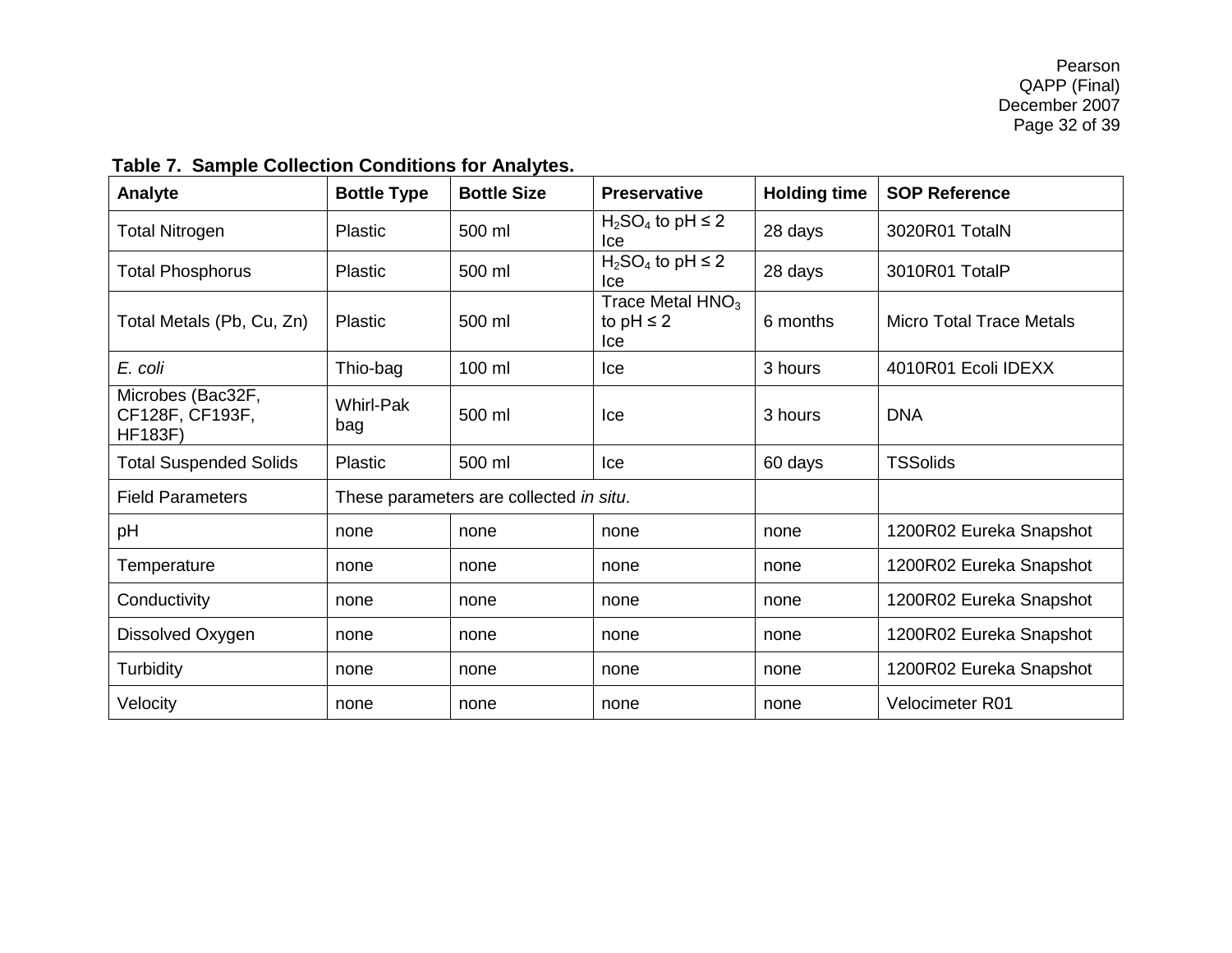| Table 8. Quality Control Corrective Action Plan. (Standard Methods, 2005) |
|---------------------------------------------------------------------------|
|---------------------------------------------------------------------------|

<span id="page-32-0"></span>

| QC Type and Error                                                                                        | <b>Corrective Action</b>                                                                                                                                                                                   | Comment*                                                                                 |  |  |
|----------------------------------------------------------------------------------------------------------|------------------------------------------------------------------------------------------------------------------------------------------------------------------------------------------------------------|------------------------------------------------------------------------------------------|--|--|
| Laboratory Reagent Blank > MDL                                                                           | 1. Analyze another blank; if $2^{nd}$ LRB is<br>acceptable, then data is acceptable.<br>2. If 2 <sup>nd</sup> LRB fails, then re-prepare and re-<br>analyze affected samples                               | These data are associated with an<br>LRB result that is $>$ the MDL for<br>this analyte. |  |  |
| Spiked samples (LS) fails                                                                                | 1. If Reference sample (LS) is acceptable,<br>then qualify the data<br>2. If LS and LB fail, then re-prepare and<br>reanalyze the affected samples.                                                        | These data are associated with a<br>LS recovery result that is $> UCL$<br>(or $<$ LCL).  |  |  |
| Laboratory Blank (LB) fails                                                                              | 1. Analyze another LB.<br>2. If $2^{nd}$ LB fails then check another source<br>for the reference material.<br>3. If the $2^{nd}$ source is acceptable, then re-<br>prepare and reanalyze affected samples. | These data are associated with a<br>LB recovery result that is $> UCL$<br>$(or < LCL)$ . |  |  |
| Calculations                                                                                             | 1. Check calculations for error, correct if<br>found                                                                                                                                                       | No comment needed for corrected<br>calculations.                                         |  |  |
| <b>Calibration Standards fail</b>                                                                        | 1. Check calibration standards against the<br>reference sample.<br>2. If calibration standards fail then re-<br>prepare and reanalyze the calibration<br>standards and affected samples.                   | No comment needed for<br>reanalyzed calibration standards.                               |  |  |
|                                                                                                          |                                                                                                                                                                                                            |                                                                                          |  |  |
| *If the QC sample fails and the samples cannot be reanalyzed, then record the comment on the data sheet. |                                                                                                                                                                                                            |                                                                                          |  |  |
| UCL = Upper Control Limit, LCL = Lower Control Limit                                                     |                                                                                                                                                                                                            |                                                                                          |  |  |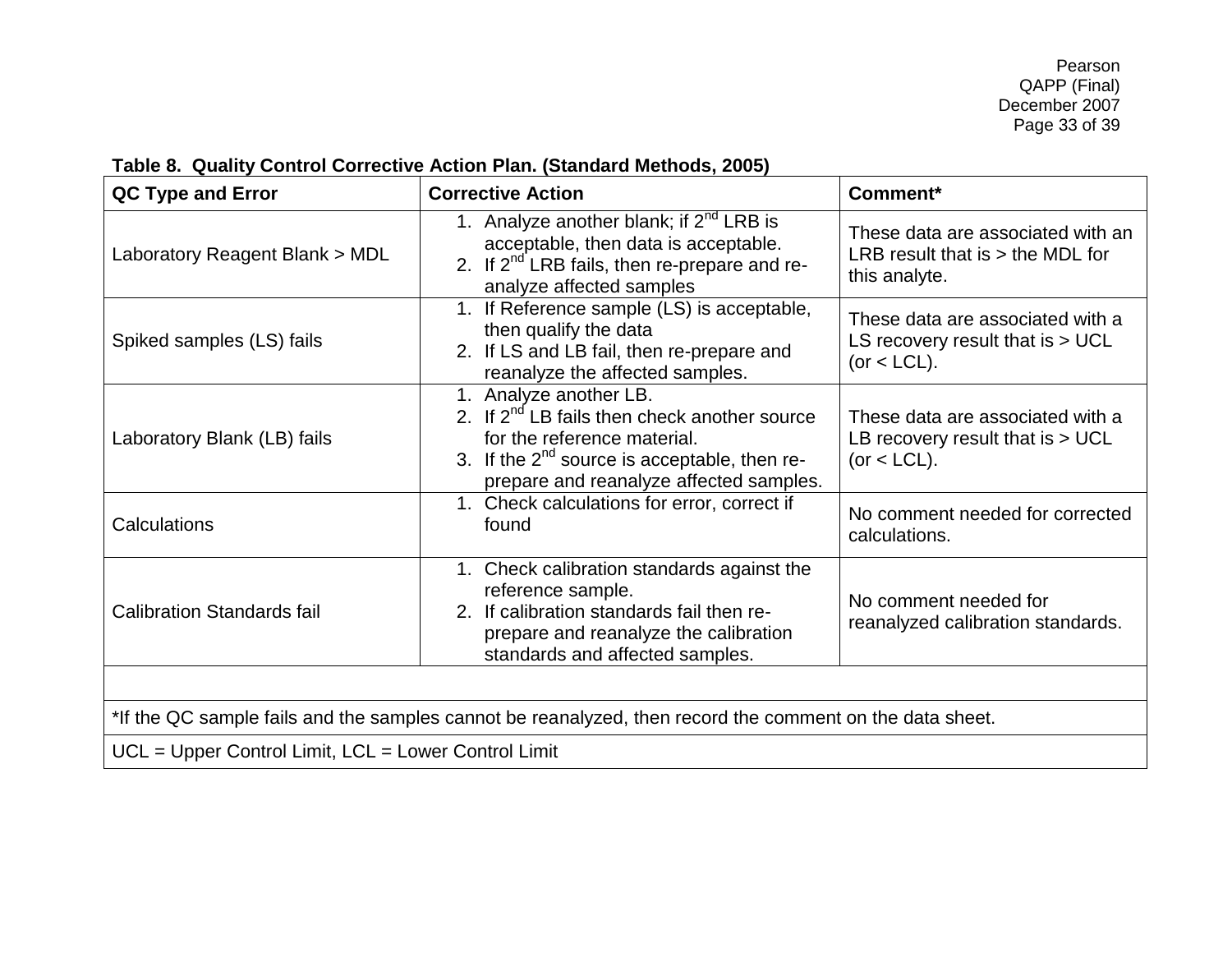<span id="page-33-0"></span>

| <b>Equipment /</b><br><b>Instrument</b> | <b>Maintenance, Testing, or Inspection Activity</b> | <b>Frequency</b>                | <b>SOP Reference</b>   |
|-----------------------------------------|-----------------------------------------------------|---------------------------------|------------------------|
| <b>Sampling Equipment</b>               |                                                     |                                 |                        |
| Manta                                   | <b>Auto Calibration</b>                             | Before each use                 | Eureka Snapshot        |
|                                         | Cleaning                                            | After each use                  |                        |
|                                         | <b>Manual Calibration</b>                           | Monthly                         |                        |
|                                         | <b>Battery replacement</b>                          | As needed                       |                        |
|                                         | Rebuild DO Sensor, Recharge pH Probe                | As needed                       |                        |
| <b>Laboratory Equipment</b>             |                                                     |                                 |                        |
| Spectrophotometer                       | Create calibration curve                            | For each use                    | 3010R01 Total P        |
| Spectrophotometer                       | Create calibration curve                            | For each use                    | 3020R01 Total N        |
| <b>ICP-OES</b>                          | Create calibration curve                            | For each use, for<br>each metal | <b>ICP</b> metals      |
| Velocimeter                             | <b>Performance Check</b>                            | Before each use                 | <b>Velocimeter R01</b> |

# **Table 9. Maintenance, Testing, and Inspection of Sampling Equipment and Analytical Instrumentation.**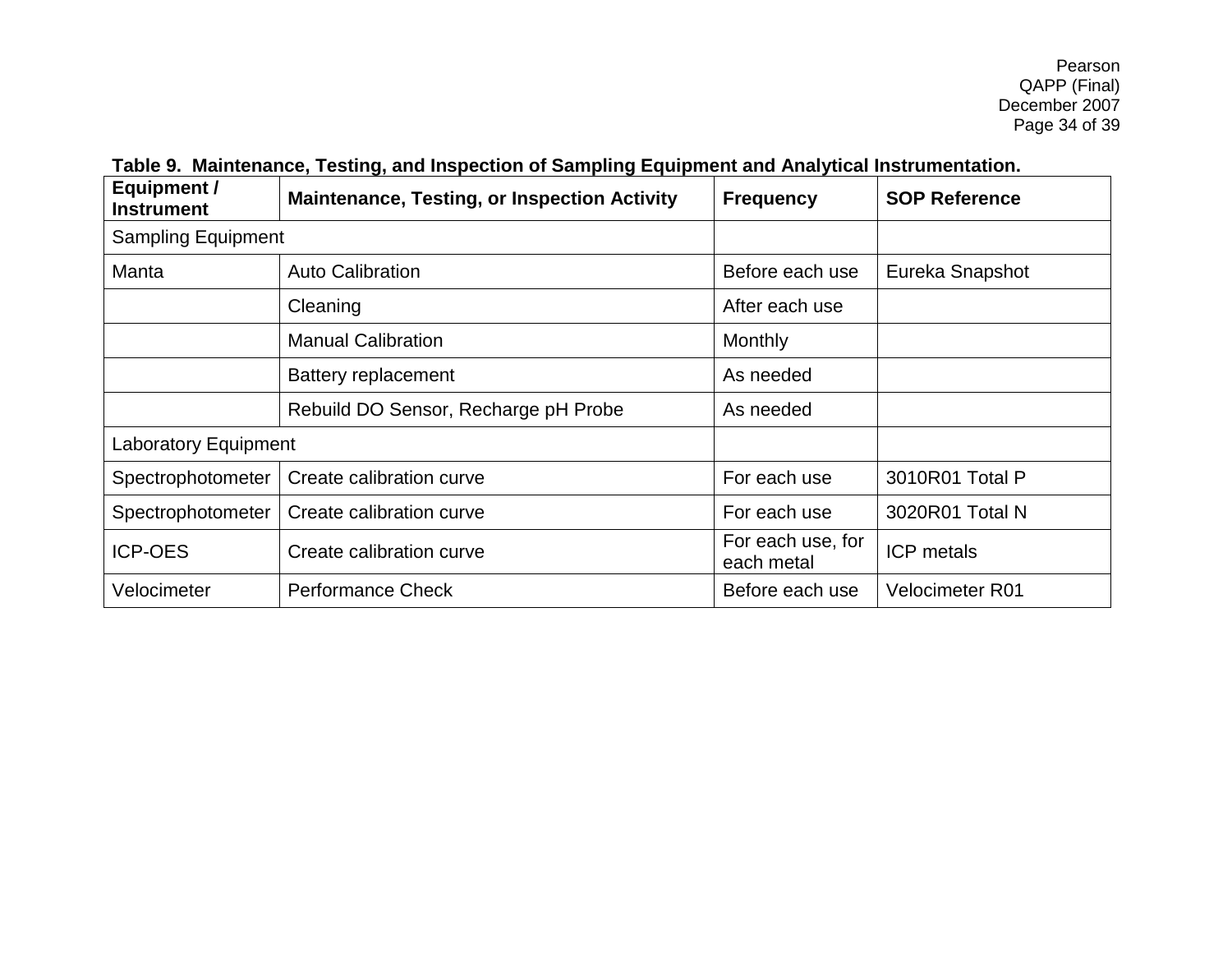# **Table 10. Instrumentation Requiring Calibration.**

<span id="page-34-0"></span>

| <b>Instrument</b> | Analyte                                              | <b>Calibration Type</b>  | <b>SOP Reference</b>                   |
|-------------------|------------------------------------------------------|--------------------------|----------------------------------------|
| Manta             | pH, Conductivity, Dissolved<br>Oxygen, and Turbidity | Automated / Manual       | Eureka Snapshot                        |
| Spectrophotometer | Total P and Total N                                  | <b>Calibration Curve</b> | 3010R01 Total P and<br>3020R01 Total N |
| Velocimeter       | Discharge                                            | <b>ADVCheck software</b> | Velocimeter R01                        |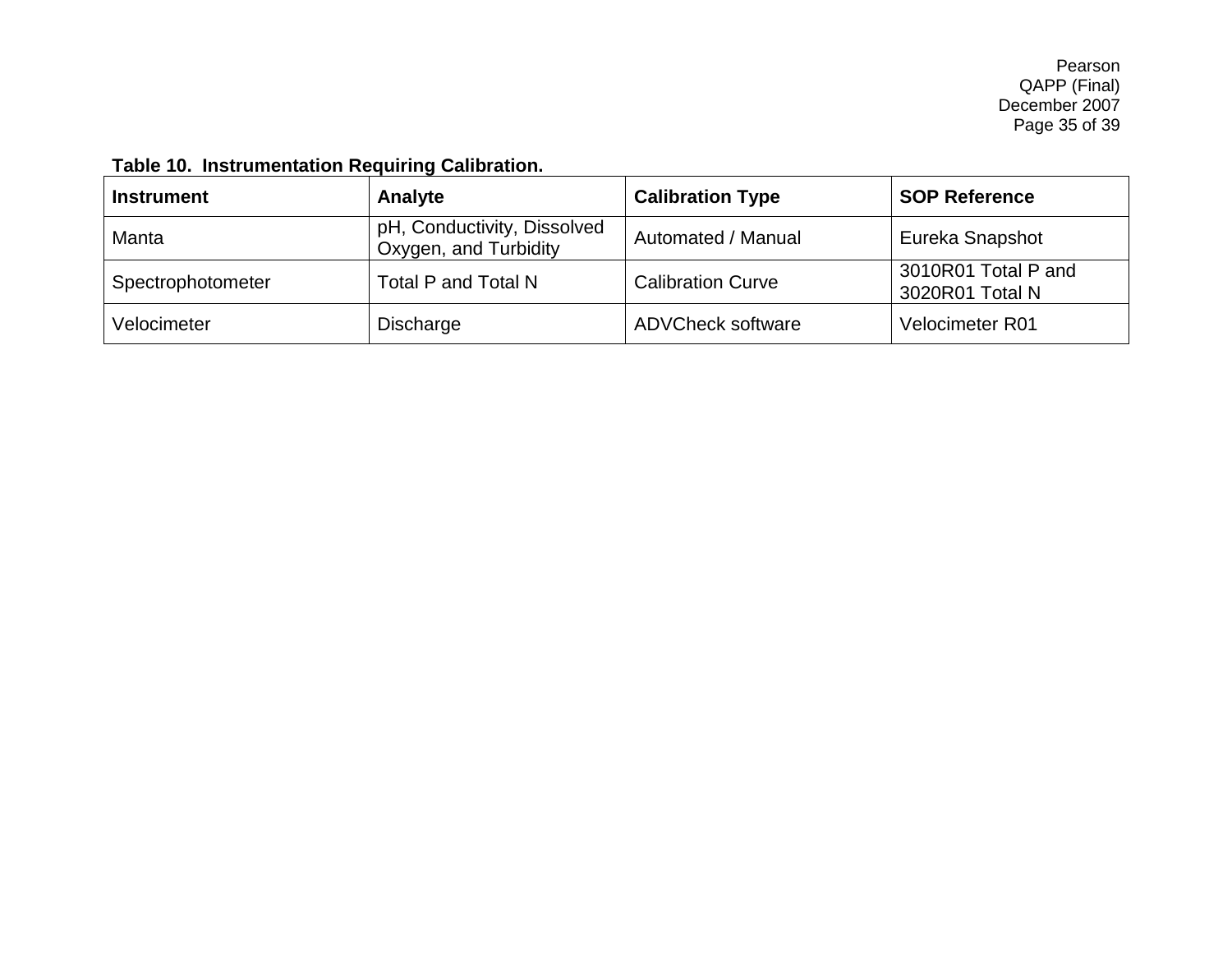

Pearson

<span id="page-35-0"></span>**Figure 1. Organizational chart showing lines of authority and reporting responsibilities.**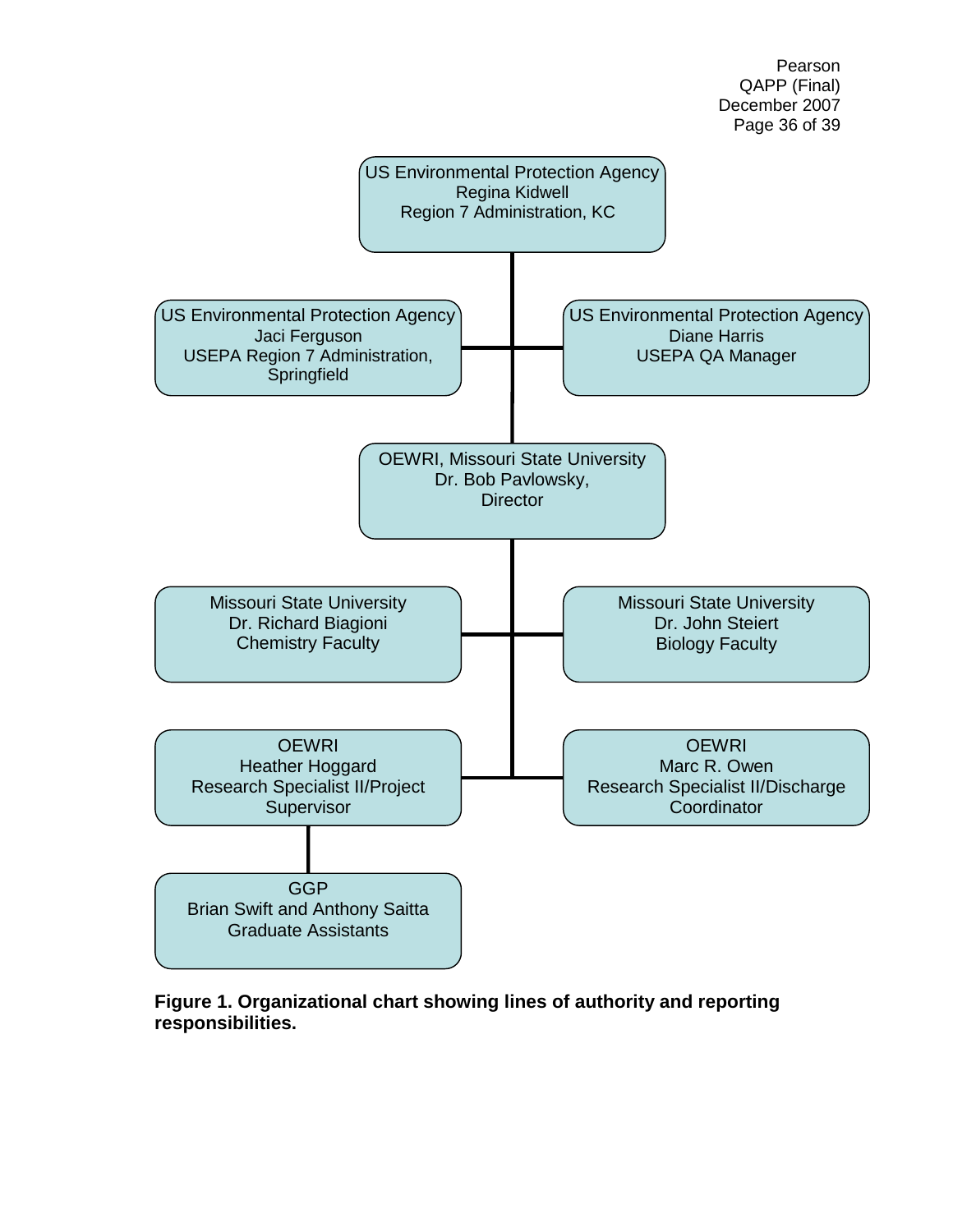Pearson QAPP (Final) December 2007 Page 37 of 39

<span id="page-36-0"></span>

**Figure 2. James River Basin.**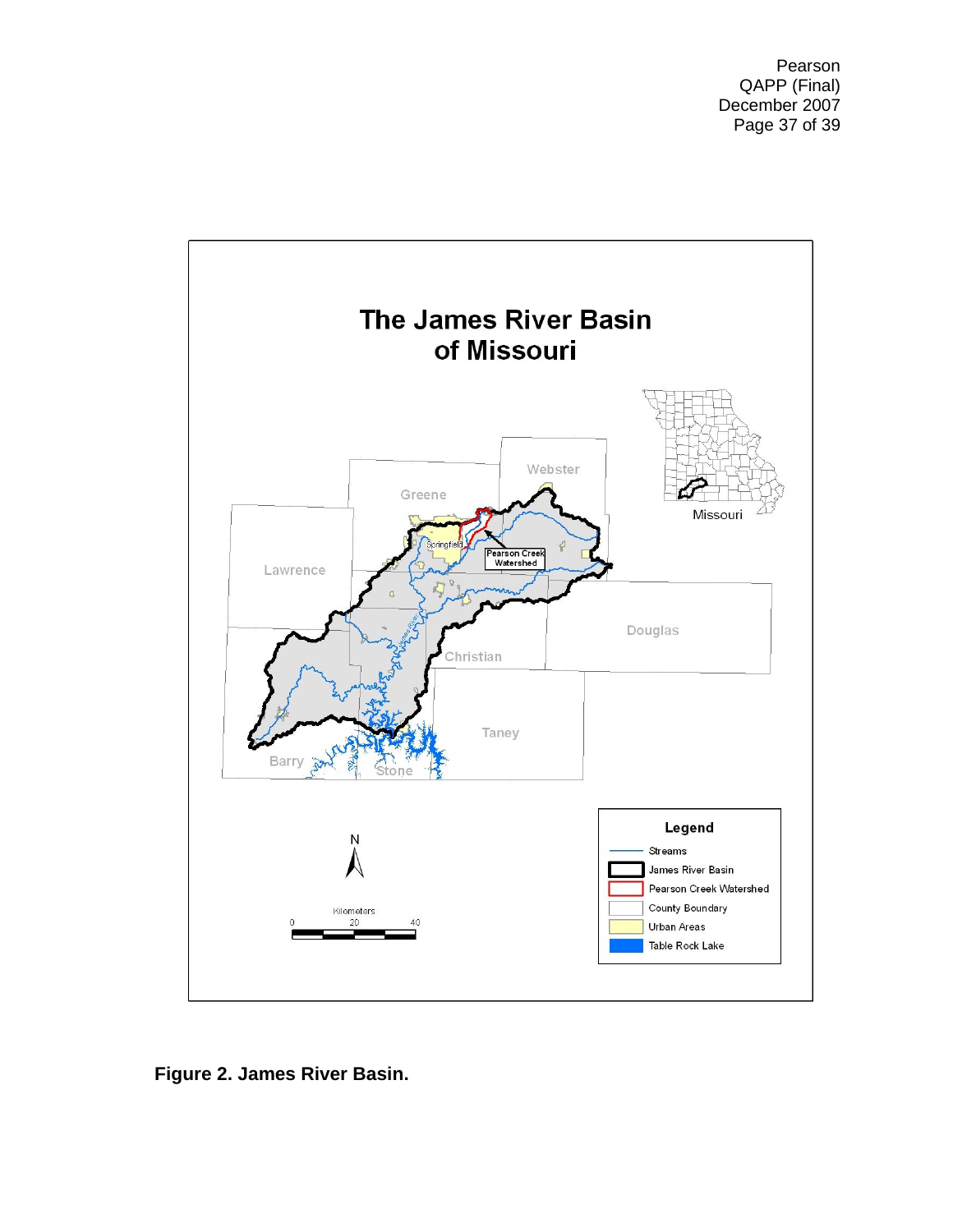Pearson QAPP (Final) December 2007 Page 38 of 39



<span id="page-37-0"></span>**Figure 3. Pearson Creek Watershed and Sampling Sites**